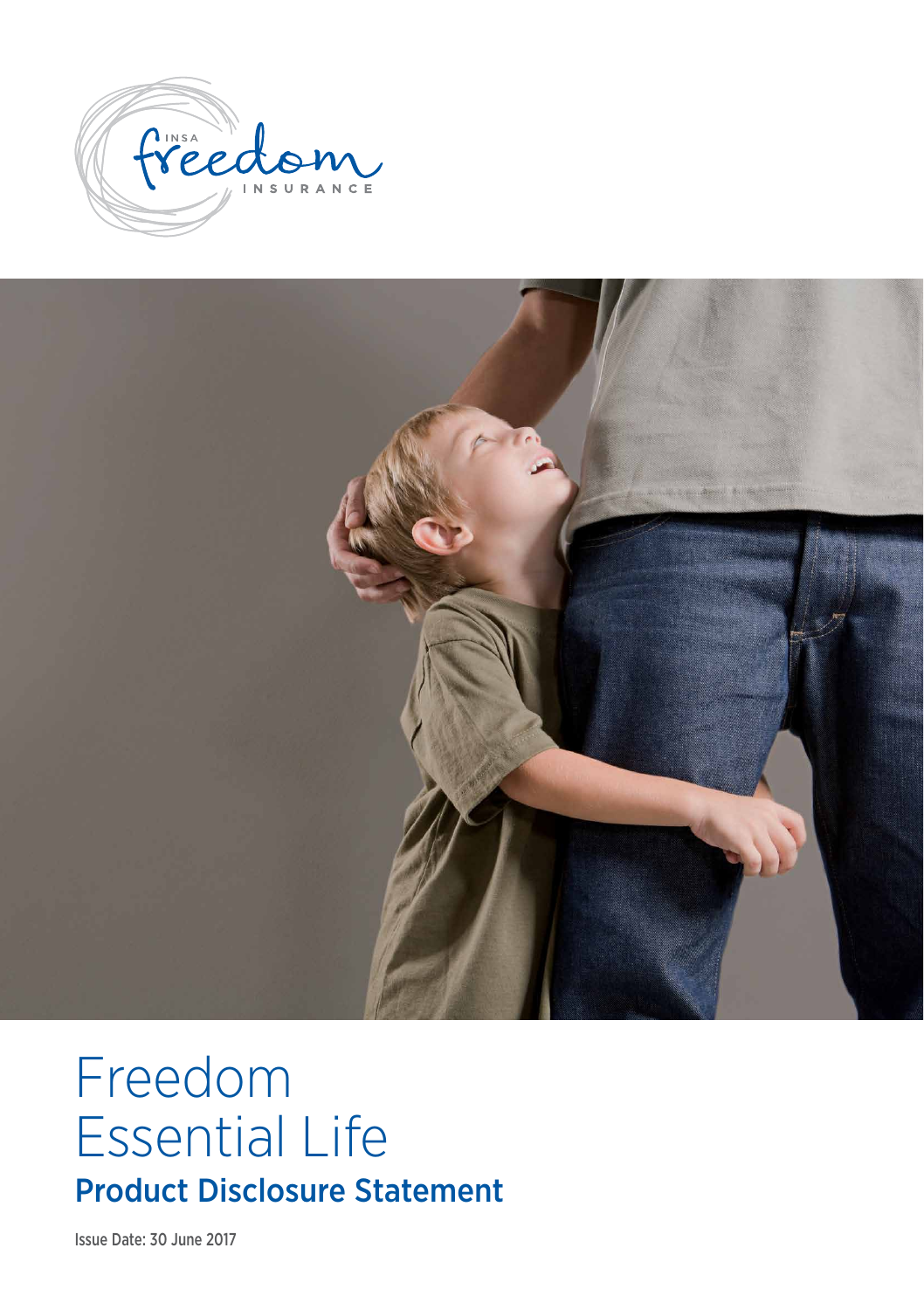#### **About this Document**

This document is the Product Disclosure Statement ("**PDS**") for Freedom Essential Life and contains important information about the product, including details of the benefits provided and any applicable exclusions. You should consider its contents carefully before deciding whether you wish to apply for this cover.

This PDS is issued by Swiss Re Life & Health Australia Limited (ABN 74 000 218 306) (AFSL 324 908) and the information contained in this document is current at the date of issue. In the event of any omissions or changes to the information in this PDS you will be notified as required by law.

In this PDS any reference to **'we/us/our'** is referring to Swiss Re Life & Health Australia Limited.

#### **Your Plan Terms & Conditions**

Where you have obtained the cover provided by Freedom Essential Life, this PDS together with your application and the most recent Policy Schedule (or such other documentation that we have issued to you confirming the details of your cover) will form the terms and conditions of your insurance contract with us (see page 17).

#### **Swiss Re**

Swiss Re Life & Health Australia Limited is a registered life insurer and the issuer of Freedom Essential Life. As the insurer of this product, we are responsible for meeting the terms and conditions of your cover, including the payment of benefits. We hold an Australian Financial Services Licence issued by the Australian Securities and Investments Commission (ASIC).

#### **Freedom Insurance**

Freedom Essential Life is distributed exclusively by Freedom Insurance Pty Ltd (ABN 80 138 864 543) (AFSL 341082) and its representatives. Freedom Insurance holds an Australian Financial Services Licence issued by the Australian Securities and Investments Commission (ASIC). The Financial Services Guide that is provided by Freedom Insurance contains further information on the distribution services provided by Freedom Insurance and its representatives.

Freedom Insurance is not responsible for the payment of any claims under Freedom Essential Life and does not underwrite or in any way guarantee the benefits payable under Freedom Essential Life.

## **Considering Your Personal Circumstances**

Any financial product advice contained in this document is of a general nature only and does not take into account your financial situation or your personal needs and objectives. If you are unsure whether the cover is right for you, then you should consider obtaining the assistance of an independent financial adviser.

#### **Terminology**

Some of the words used in this document have specific meanings which are set out in the Definitions section on page 24. You should make sure that you understand the definitions before making any decisions about Freedom Essential Life.

## ENQUIRIES

All enquiries regarding Freedom Essential Life should be directed to Freedom Insurance on **1300 88 44 88**.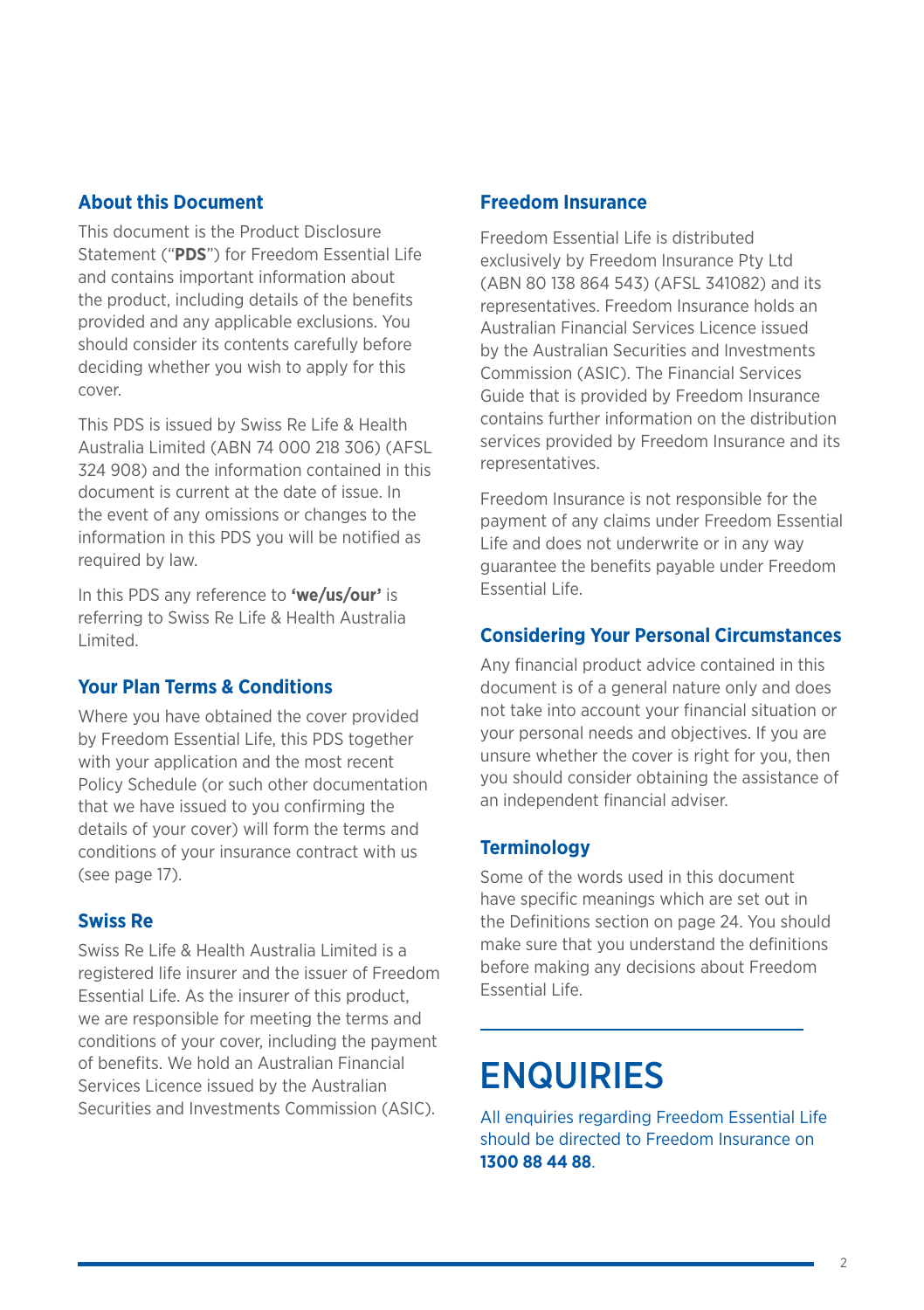## TABLE OF CONTENTS

| About this Document<br>Your Plan Terms & Conditions<br>Swiss Re<br>Freedom Insurance<br>Considering Your Personal Circumstances<br>Terminology<br>Enquiries<br><b>FREEDOM ESSENTIAL LIFE</b>                                                                                                                                      | 2<br>$\overline{2}$<br>$\overline{2}$<br>$\overline{2}$<br>$\overline{2}$<br>$\overline{2}$<br>$\overline{2}$ |
|-----------------------------------------------------------------------------------------------------------------------------------------------------------------------------------------------------------------------------------------------------------------------------------------------------------------------------------|---------------------------------------------------------------------------------------------------------------|
| Why Choose Freedom Essential Life?<br><b>Easy Application Process</b><br><b>Extended Cooling-Off Period</b><br><b>PRODUCT OVERVIEW</b>                                                                                                                                                                                            | 5<br>5<br>5                                                                                                   |
| Your Choices<br><b>ELIGIBILITY</b>                                                                                                                                                                                                                                                                                                | 6                                                                                                             |
| Cover For Up to 2 Lives Insured<br>Life Insured Eligibility<br><b>Guaranteed Issue</b>                                                                                                                                                                                                                                            | 7<br>7<br>7                                                                                                   |
| <b>BENEFITS</b><br>Death Benefit<br><b>Terminal Illness Benefit</b>                                                                                                                                                                                                                                                               | 8<br>8                                                                                                        |
| <b>BENEFIT LEVELS</b><br>Determining Your Benefit Amounts<br><b>Changes to Benefit Amounts</b><br><b>Automatic Indexation of Benefits</b><br>Benefit Amount Limits &<br><b>Existing Insurances</b><br><b>YOUR PREMIUMS</b>                                                                                                        | 9<br>9<br>9<br>9                                                                                              |
| <b>Payment Frequency Options</b><br>Payment Due Date<br><b>Payment Methods</b><br><b>Premium Rates</b><br><b>Premium Calculation</b><br><b>Changes to Premium Rates</b><br>Smoker And Non-Smoker Rates<br>One Month Premium Free Period<br>Failure to Pay Premiums<br>Government Charges<br>Policy Fee<br><b>Hardship Request</b> | 10<br>10<br>10<br>10<br>10<br>11<br>11<br>11<br>11<br>11<br>12<br>12                                          |

#### **EXCLUSIONS, LIMITATIONS & REDUCTIONS IN BENEFITS**

| <b>Exclusions</b>                               | 13 |  |  |  |
|-------------------------------------------------|----|--|--|--|
| Pre-existing Medical Condition Exclusion        |    |  |  |  |
| Reduction in Benefit Amount Payable             | 13 |  |  |  |
| <b>Exclusions Applying to Benefit Increases</b> | 14 |  |  |  |
| <b>Exclusions Applying to Reinstatements</b>    |    |  |  |  |
| Failure to Meet Eligibility                     | 14 |  |  |  |
| <b>Sanctions Laws</b>                           |    |  |  |  |
| <b>BENEFIT PAYMENTS &amp; BENEFICIARIES</b>     |    |  |  |  |
| Entitlement to a Benefit                        | 15 |  |  |  |
| Nominating Beneficiaries                        | 15 |  |  |  |
| Payment of Benefits                             | 15 |  |  |  |
| <b>APPLYING FOR COVER</b>                       |    |  |  |  |
| <b>Obligation to Answer Questions</b>           | 16 |  |  |  |
| Correctly & Your Duty of Disclosure             |    |  |  |  |
| Cooling-Off Period                              | 16 |  |  |  |
| <b>YOUR COVER</b>                               |    |  |  |  |
| <b>Agreed Benefits</b>                          | 17 |  |  |  |
| Your Plan Terms & Conditions                    | 17 |  |  |  |
| <b>When Cover Starts</b>                        | 17 |  |  |  |
| Changes to Your Cover                           | 17 |  |  |  |
| 24 Hour Worldwide Cover                         | 17 |  |  |  |
| Cover is Guaranteed Renewable                   | 17 |  |  |  |
| When Cover Ends                                 | 17 |  |  |  |
| Effect of Termination                           | 18 |  |  |  |
| <b>Effective Date of Cancellation</b>           | 18 |  |  |  |
| Reinstatement of Your Cover                     | 18 |  |  |  |
| <b>YOUR PLAN</b>                                |    |  |  |  |
| Plan Ownership                                  | 19 |  |  |  |
| Cover Issued Under One or More Plans            | 19 |  |  |  |
| More Than One Life Insured                      | 19 |  |  |  |
| - Separate Insurances                           |    |  |  |  |
| Transfer of Ownership                           | 19 |  |  |  |
| <b>CLAIMS</b>                                   |    |  |  |  |
| Notification of a Claim                         | 20 |  |  |  |
| Claim Proofs                                    | 20 |  |  |  |
| <b>Additional Evidence</b>                      | 20 |  |  |  |
| Probate and Letters of Administration           | 20 |  |  |  |
| Making a Claim                                  |    |  |  |  |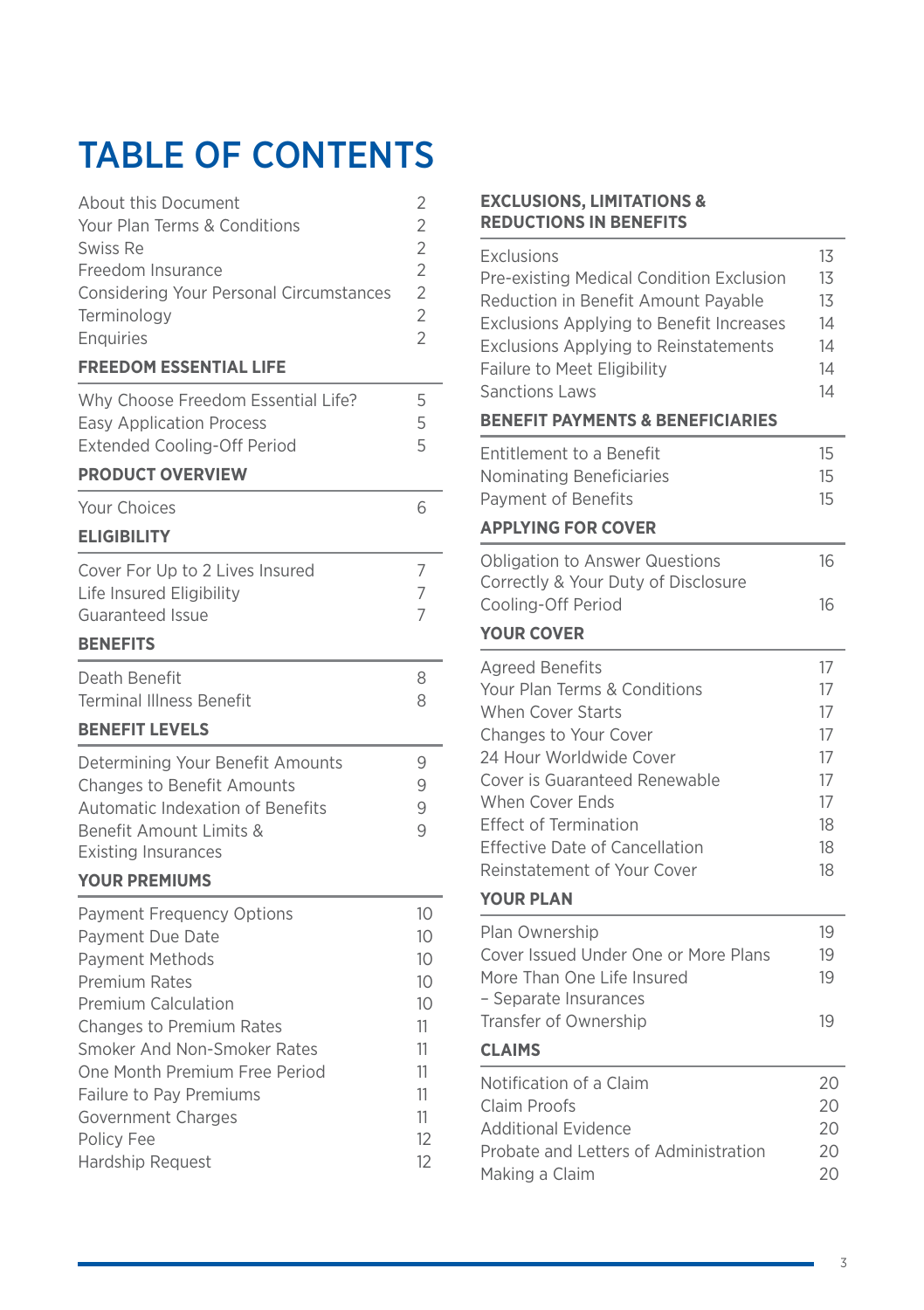## **OTHER IMPORTANT INFORMATION**

| <b>DIRECT DEBIT REQUEST</b><br><b>SERVICE AGREEMENT</b>                    |          |  |  |
|----------------------------------------------------------------------------|----------|--|--|
| PRIVACY NOTIFICATION STATEMENT                                             | 27       |  |  |
| <b>DUTY OF DISCLOSURE</b>                                                  | 26       |  |  |
| Eligibility, Benefits & General - Definitions<br>Exclusions - Full Wording | 24       |  |  |
|                                                                            | 24       |  |  |
| <b>DEFINITIONS</b>                                                         |          |  |  |
| Changes to Your Cover                                                      | 23       |  |  |
| Contacting Us<br>Complaints                                                | 23<br>23 |  |  |
| <b>CUSTOMER SERVICE</b>                                                    |          |  |  |
| Life Insurance Code of Practice                                            | 22       |  |  |
| <b>Invalid Terms</b>                                                       | 22       |  |  |
| Governing Law                                                              | 22       |  |  |
| Notification of Breach of Duty of Disclosure                               | 22       |  |  |
| Correspondence<br>Instructions                                             | 22       |  |  |
| Risks Associated With Life Insurance                                       | 21<br>22 |  |  |
| Distributor Not the Insurance Provider                                     | 21       |  |  |
| Privacy                                                                    | 21       |  |  |
| No Surrender Value                                                         | 21       |  |  |
| Taxation                                                                   | 21       |  |  |
| <b>Statutory Fund</b>                                                      | 21       |  |  |
| Currency                                                                   | 21       |  |  |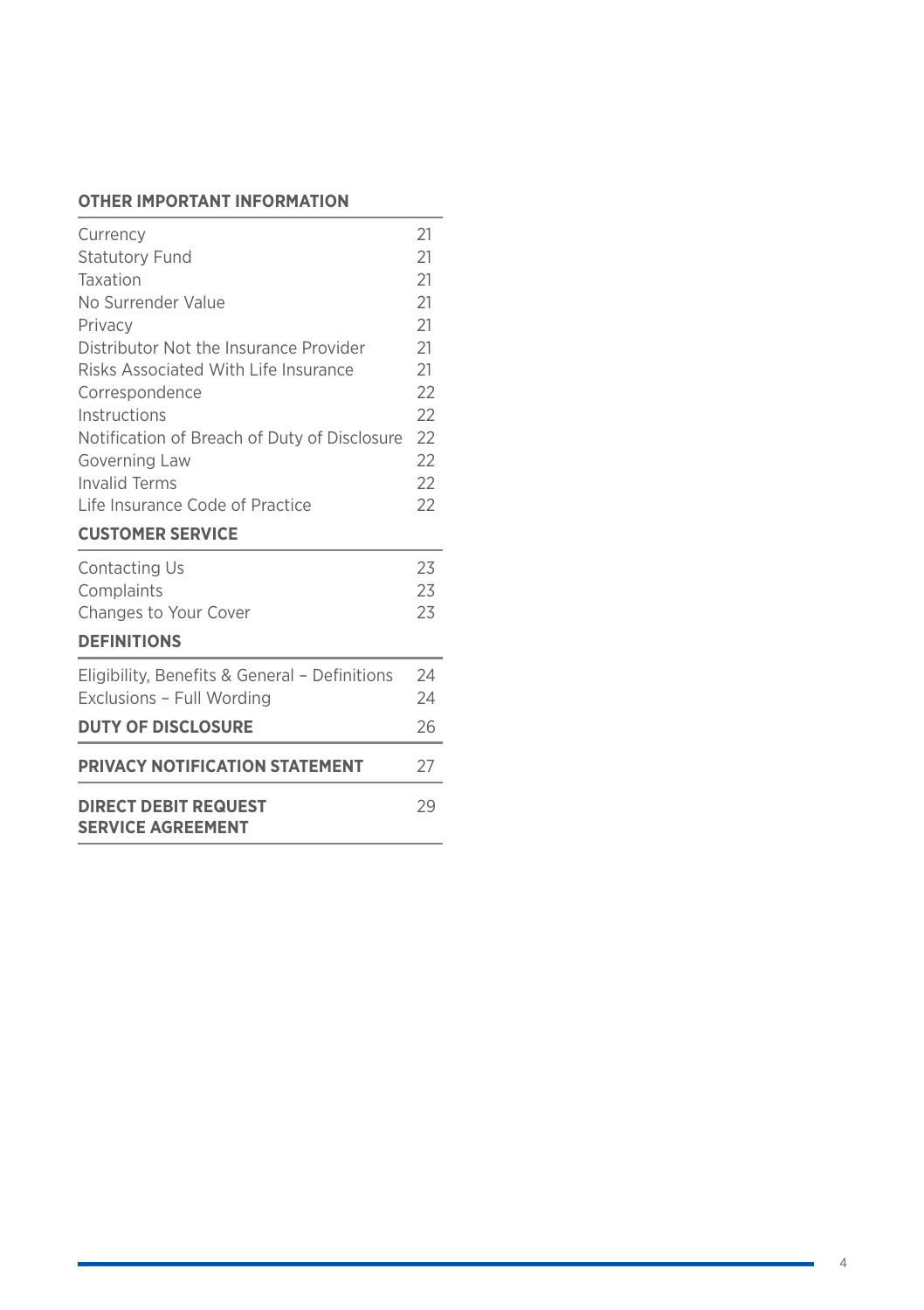## FREEDOM ESSENTIAL LIFE

Freedom Essential Life provides valuable insurance cover to persons who may need financial assistance in the event of death or terminal illness.

The lump sum benefit provided by this cover can help protect you and your family against the financial impact of suffering a serious medical event and can go towards safeguarding the lifestyle you and your family have today. The money can be used for any purpose and that might include paying off or reducing debt, attending to medical bills or putting towards ongoing living expenses.

### **Why Choose Freedom Essential Life?**

Freedom Essential Life has been designed to provide you with access to simple, affordable, value for money life insurance cover that provides financial assistance to you and your family in the event of your:

- death
- terminal illness

There are a number of other great reasons to choose the cover provided by Freedom Essential Life.

#### **First Month Free**

A feature of Freedom Essential Life is that the first month of cover is absolutely free. This means that you can obtain protection now and then use this time to carefully consider your need for this cover. Irrespective of whether you choose to continue your cover, the first month will not cost you anything.

#### **Options to Suit Your Budget**

You can set the level of cover to suit your budget.

#### **Protection Against Inflation**

To ensure the value of your benefits are not eroded by inflation, we will offer to automatically increase the amount of all of your benefits each year by 5%.

#### **Extend Your Cover**

Protection can be extended to cover your partner and other family members.

#### **Easy Application Process**

Freedom Essential Life has been specifically designed to provide you with **convenient access to valuable life insurance protection**.

Applying for Freedom Essential Life could not be easier.

- Apply over the phone simply by calling Freedom Insurance on **1300 88 44 88**
- Simply choose the level of cover that you require and who you wish to insure from those that are eligible
- No complicated forms to complete
- No medical examination required
- Should you meet our simple eligibility requirements, your protection will be confirmed during the call

As the simple application process doesn't require you to provide any information on your medical history, you will not be covered for insured events that occur as a result of any medical condition that was evident in the 5 years prior to commencement date of the cover (see page 13 for detailed information including how this exclusion may be removed after the commencement of your cover).

#### **Extended Cooling-Off Period**

We provide an extended cooling-off period to ensure that you have ample time to consider whether the cover is right for you. So even if you have paid some premiums we will refund all amounts paid in respect of any benefits that you cancel within the first 42 days of the commencement of your cover (see page 16).

All you need to do is tell Freedom Insurance that you wish to cancel your cover within 42 days of commencement in order to receive your full refund.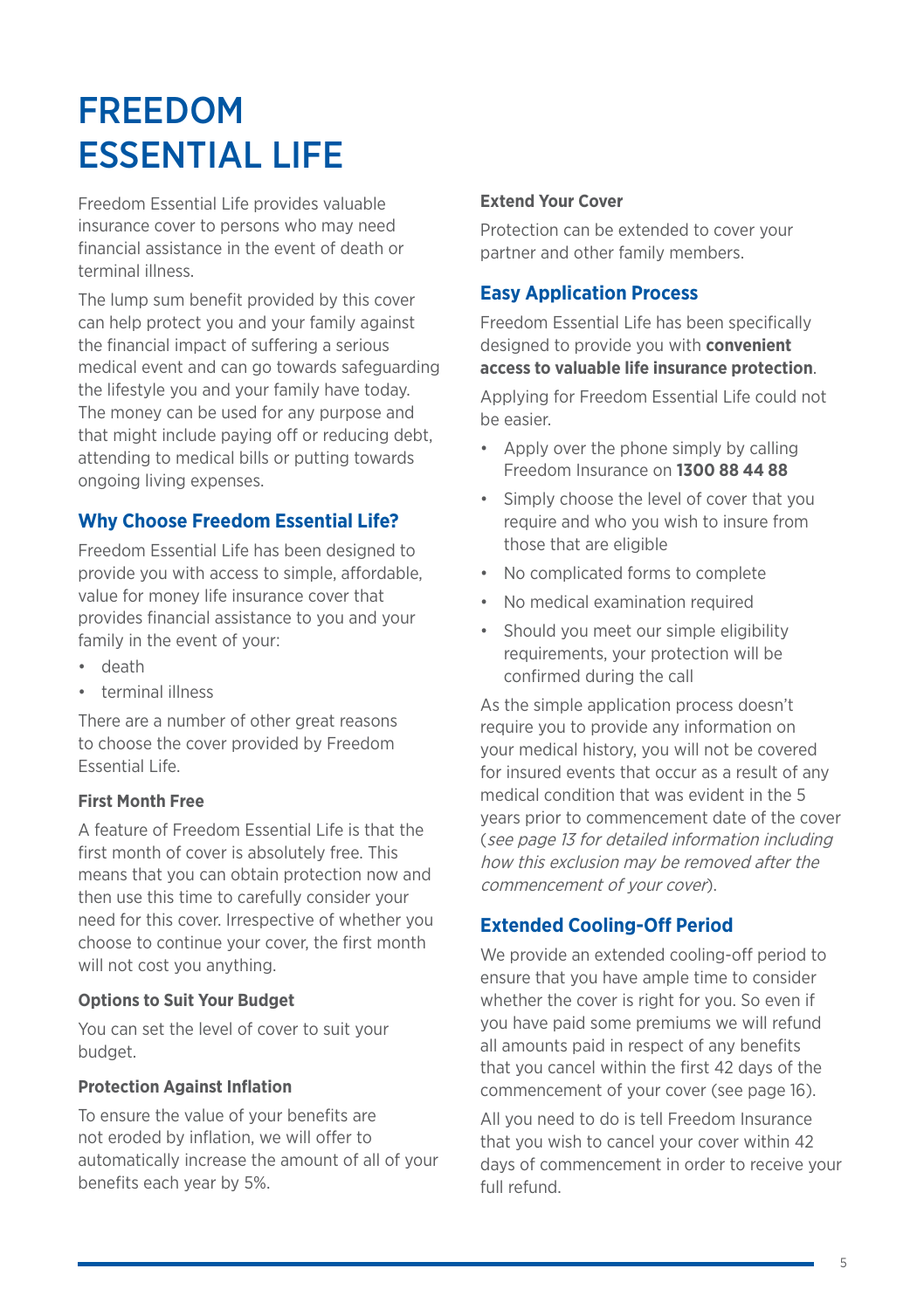## PRODUCT OVERVIEW

The table on this page sets out general information about Freedom Essential Life, including the events upon which a benefit is payable and the exclusions that apply.

Importantly, Freedom Insurance will be able to assist you with all matters regarding the product features as well as the eligibility requirements for yourself and your family members.

### **Your Choices**

- 1. Freedom Essential Life provides death and terminal illness cover up to \$200,000. Simply determine the level of cover that you require.
- 2. The cover may apply to one or two persons and you just need to decide whether to obtain the cover upon yourself or other family members who meet the eligibility requirements set out on page 7.

| <b>Benefit</b>                       | <b>Benefit</b><br>Limits                           | <b>Exclusions</b>                                                                                                                                                                                                                                                                               | <b>Expiry</b>                    |
|--------------------------------------|----------------------------------------------------|-------------------------------------------------------------------------------------------------------------------------------------------------------------------------------------------------------------------------------------------------------------------------------------------------|----------------------------------|
| Death and<br><b>Terminal Illness</b> | \$50,000<br>(minimum)<br>to \$200,000<br>(maximum) | Death or Terminal<br>Illness due to:<br>• Medical conditions evident in 5<br>years prior to commencement<br>date<br>• Suicide with 13 months of<br>commencement (or self-inflicted<br>in the first 13 months for the<br>terminal illness benefit)<br>• criminal activity<br>• alcohol and drugs | Life insured<br>attaining age 99 |

This is provided as a brief overview of the product. For full details of the benefits and the circumstances upon which they are payable are contained elsewhere in this PDS.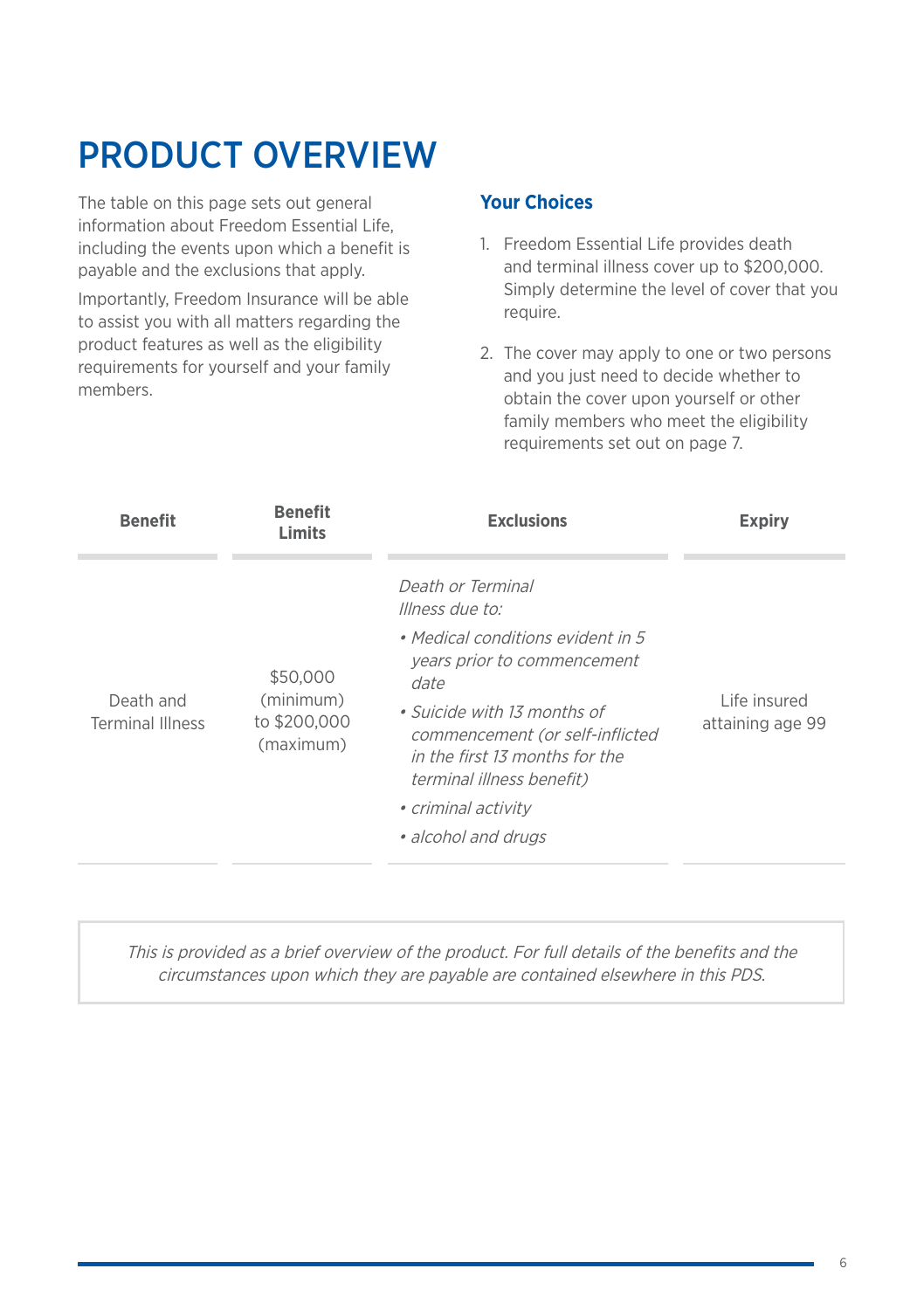## **FLIGIBILITY**

To be eligible to obtain the cover provided by any of the benefits available under Freedom Essential Life, you must be:

- an Australian Resident (see page 24).
- aged 18 or over at the date of the application.

### **Cover for up to 2 Lives Insured**

You may include up to 2 persons as a life insured provided that each person meets the additional life insured eligibility requirements.

### **Life Insured Eligibility**

To be eligible to be a life insured, the person must be:

- be an Australian Resident (see page 24).
- between the ages of 18 and 65 at the date of the application.
- the applicant or a relative of the applicant. (see page 24 for meaning of "relative").

The applicant need not be a life insured but where they are, they must also meet these additional requirements.

#### **Guaranteed Issue**

As Freedom Essential Life is "*guaranteed* issue", there are no underwriting requirements when applying for the cover and therefore no personal medical questions will be asked of any proposed life insured. The application will be automatically accepted provided all eligibility requirements are met.

Where accepted, a pre-existing medical condition exclusion will apply to those medical conditions evident in the 5 years prior to commencement date of the cover although you may arrange to have this removed by us after the commencement of your cover (see page 13 for detailed information).

Importantly, no medical examinations or reports will be sought at the time of your application.

The eligibility requirements referred to on this page may be varied or waived at our discretion.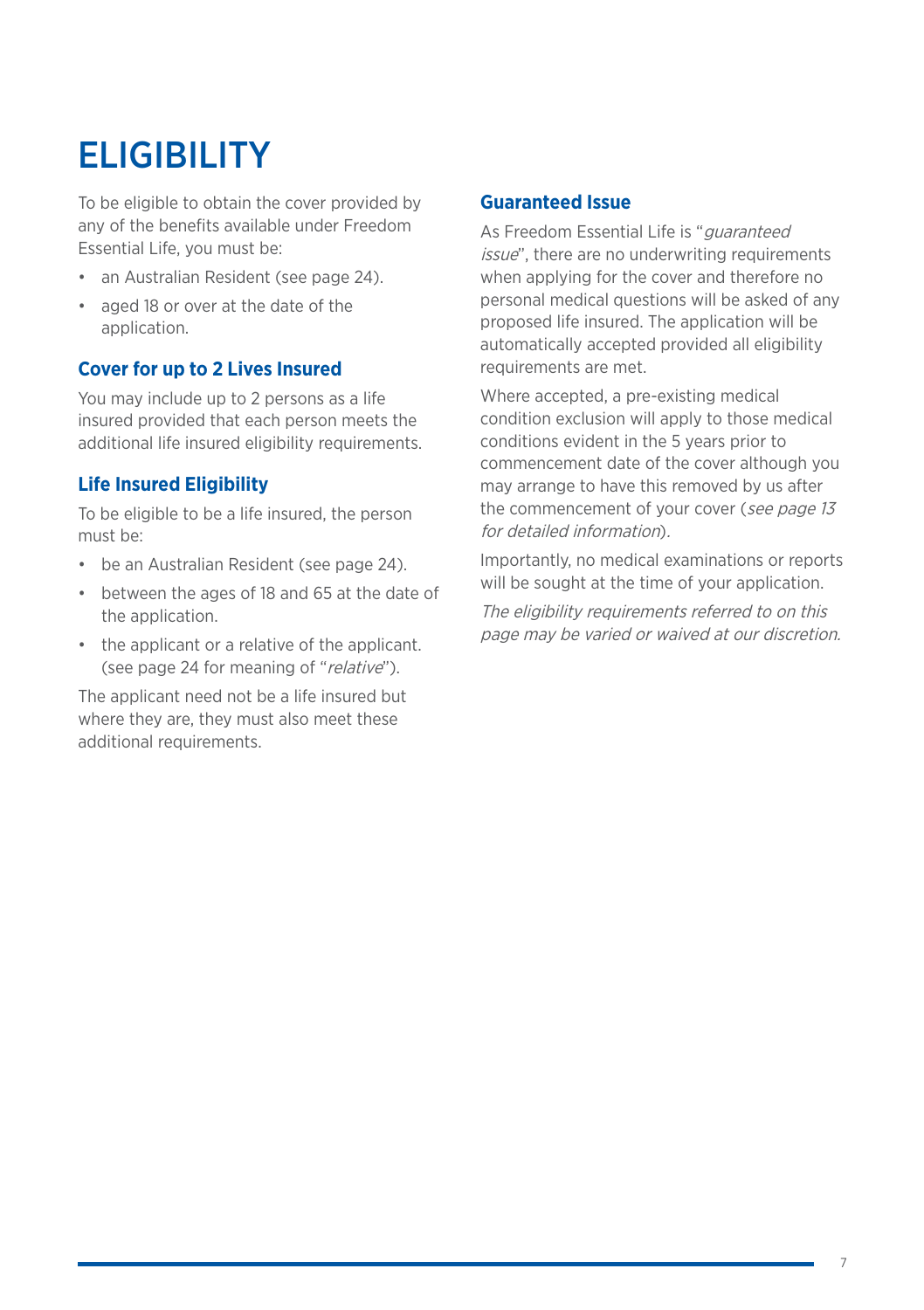## **BENEFITS**

Freedom Essential Life provides cover for up to \$200,000 that is payable upon death or terminal illness.

#### **Death Benefit**

We will pay the death benefit where the life insured dies. The death benefit payable is the amount of the sum insured that applies on the date of death and this will be paid as a lump sum.

### **Terminal Illness Benefit**

We will pay the terminal illness benefit where the life insured suffers a terminal illness. The benefit payable is the same as the amount of the death benefit that applies on the date that the terminal illness occurred. This benefit will also be paid as a lump sum.

The life insured suffers from a "**terminal illness**" where in our opinion the life insured is suffering from an illness or condition and as a result of that illness or condition has a life expectancy of less than 12 months (when taking into account the current treatment for the life insured or such other treatment that the life insured may reasonably be expected to receive).

In order to form this opinion we will need this confirmed by a medical practitioner that specialises in the life insured's illness or condition. A terminal illness is deemed to have occurred at the date that the life insured is diagnosed as having a life expectancy of less than 12 months, irrespective of the date we formed the opinion that the life insured suffers from a terminal illness.

The payment of a terminal illness benefit will automatically reduce the death benefit sum insured on that same life insured to nil, causing all cover on that life insured to cease.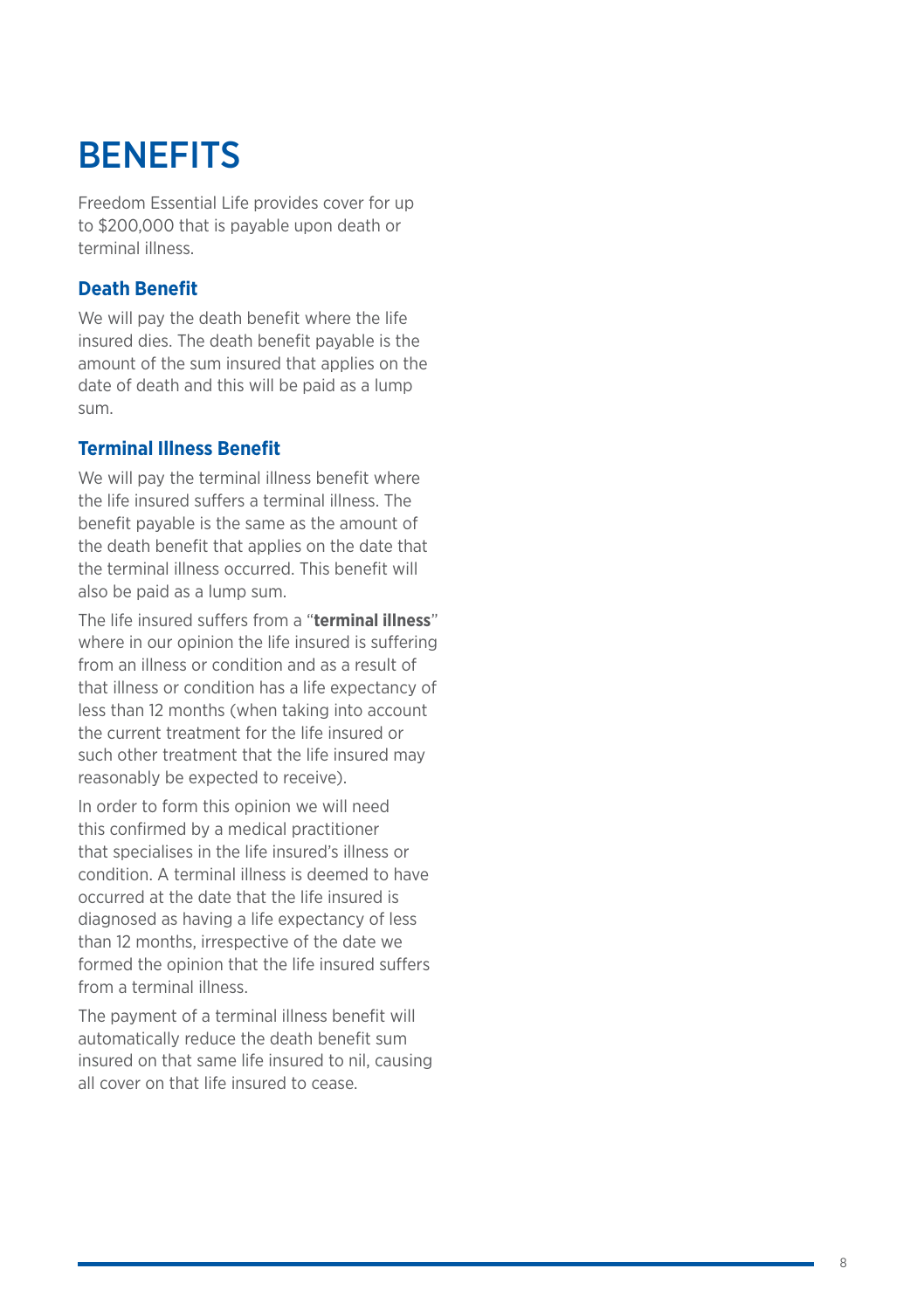## BENEFIT LEVELS

### **Determining Your Benefit Amounts**

The benefit amount (sum insured) will be the amount that you request at the time of your application. All benefit amounts must be between \$50,000 and \$200,000 as well. Different sums insured may be requested for each life insured.

The requirements may be varied or waived at our discretion.

### **Changes to Benefit Amounts**

After the commencement of your cover you can request that any of your benefit amounts be changed.

In all cases the requested sum insured must continue to be within the minimum and maximum benefit amounts permitted. Any change in the sum insured will affect the amount of your premium (see page 10) and exclusions may apply to the amount of any increase that is granted (see page 14).

## **Automatic Indexation of Benefits**

To ensure the value of your benefits are not eroded by inflation, we will automatically increase the amount of all of your benefits each year by 5%. We will do this on each anniversary of the commencement date of your Plan and the increase will apply for the next 12 months of cover.

This is subject to the following:

- you may reject an automatic increase in respect of any benefit within the 30 days following the Plan anniversary from which the increase was to apply.
- you may require that you are not to be offered the automatic increase in future years in relation to any benefit. Acceptance of any request by you for the automatic increase to be reinstated will be at our discretion.

#### **Benefit Amount Limits & Existing Insurances**

A person may be a life insured under more than one Plan. However, this is only permitted where at the date of the application the cumulative sums insured provided for all death and terminal illness benefits provided by Essential Life on an individual life insured is no greater then \$200,000, irrespective of the number of insurances held in respect of that person.

We will not pay death or terminal illness benefits in excess of this amount on a life insured unless we have chosen to waive the maximum aggregate sum on that person. Sums insured over the maximum amount are permitted where it occurs as the result of an automatic annual increase.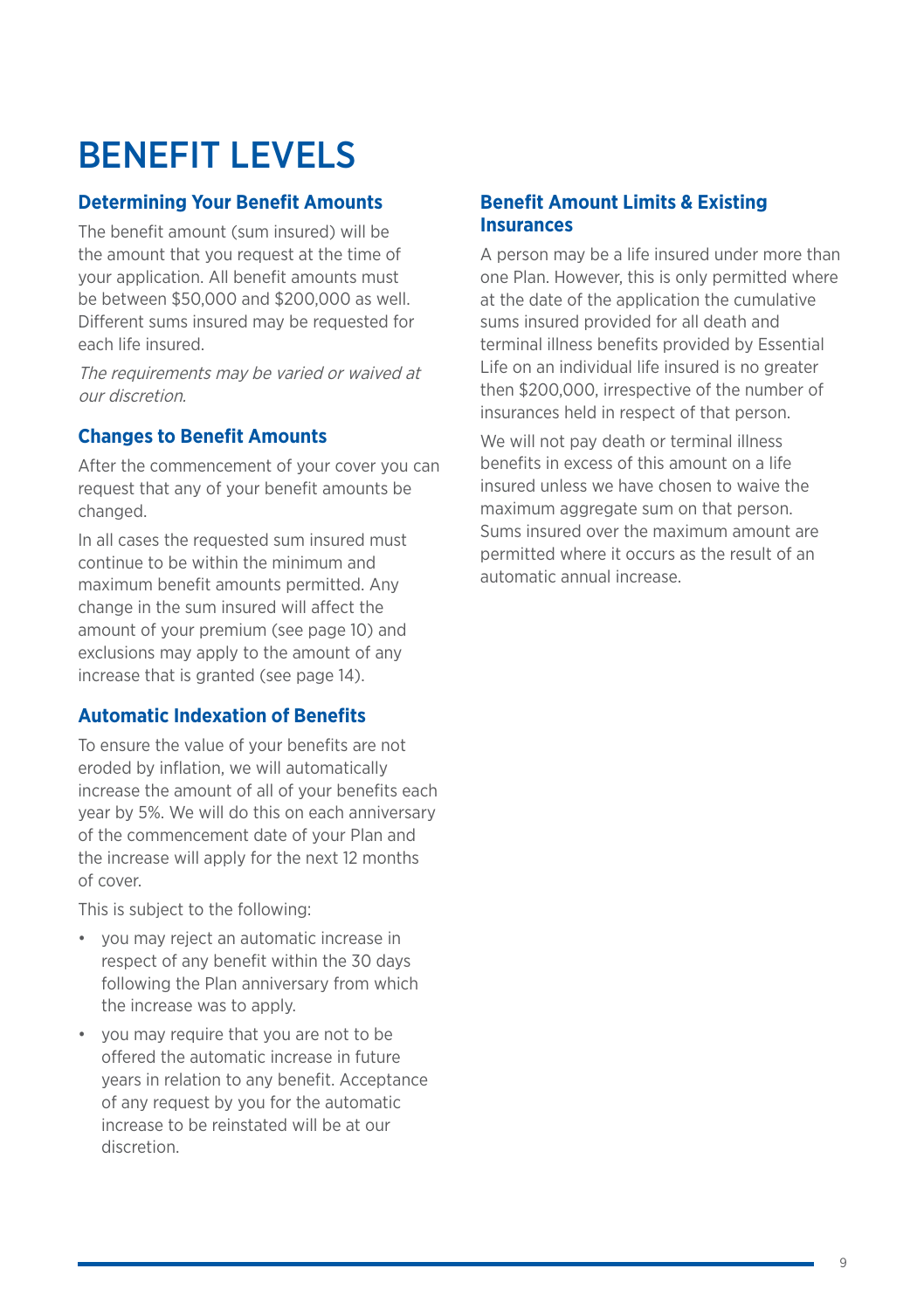## YOUR PREMIUMS

The premium is the cost of your cover and in order for your Plan to continue your premium must be paid by the due date.

The amount of your premium (or the instalment premium) will be provided to you by Freedom Insurance or its' representatives at the time that you apply for cover and will be notified to you as it changes throughout the life of your Plan. Importantly, where there is more than one life insured under your Plan, the premiums for all lives insured must be paid together so that only one premium payment is made.

We may choose to waive your obligation to make a premium payment at any time at our discretion.

#### **Payment Frequency Options**

You may choose to pay your premiums:

- annually;
- by monthly instalments. This will be at the rate of 1/12 of the annual premium amount; or
- by fortnightly instalments. This will be at the rate of 1/26 of the annual premium amount.

There is no loading for payment of premiums by monthly or fortnightly instalments and there is no discount for a single annual payment.

#### **Payment Due Date**

All premiums are to be paid in advance except where we have agreed to an alternative billing date that you have requested. Freedom Insurance will be able to help you select a suitable billing date that is within the range of dates that we permit.

#### **Payment Methods**

You can choose any one of a number of simple and convenient payment methods. We currently accept payments by MasterCard, Visa, American Express or by automatic debit from your bank, building society or credit union account. There is no surcharge for credit cards.

You will need to provide us with the authority to obtain the premium payment.

#### **Premium Rates**

The premium rate used to calculate your premium amount is dependent upon the life insured's gender and age at each anniversary date and whether they are a smoker or nonsmoker.

The premium rates may only be varied as permitted under "Changes to Premium Rates" (see page 11).

#### **Premium Calculation**

Your premium is calculated annually and will apply for the next year of the cover. This calculation is done at the commencement of your Plan and again on each anniversary of your Plan or when there is a change to your cover.

To determine the premium payable we simply multiply the applicable premium rate by each \$1,000 (or part thereof) of the amount of the cover you have obtained. The premium amount is calculated separately for each life insured under your Plan.

As the annual premium payable is dependent upon the benefit amount and the current age of the lives insured, it will change during the life of your Plan. If there are any changes between anniversary dates to the cover provided by your Plan or any of the benefit amounts, this will also require the annual premium to be recalculated for the remainder of the current year of cover. A premium adjustment will then be required to take account of the change.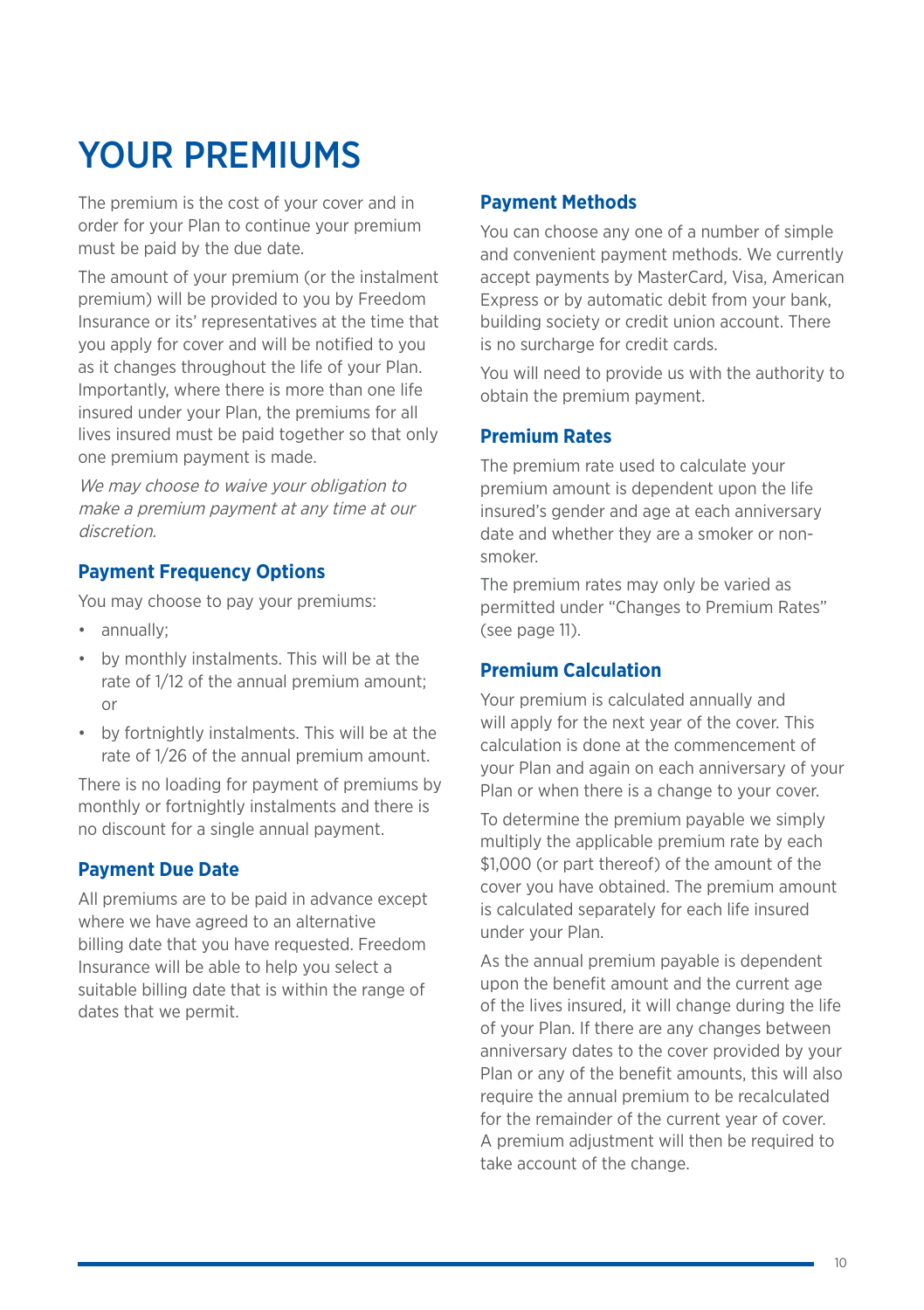#### **Changes to Premium Rates**

The premium rates for your cover are set by us and are not guaranteed. They may be changed by us upon us giving you 30 days advance written notice of any change and (other than in exceptional circumstances) the change will only be effective from the next anniversary date of your Plan.

In order for us to change your premium rates we must apply the revised rates to all insurances within a defined group and therefore you will not be singled out for an increase irrespective of changes to the life insured's health, occupation or pastimes.

Upon your request we will provide you with the current premium rates for any in-force insurance that you have.

#### **Smoker and Non-Smoker Rates**

The premium rates will vary according to whether the life insured is classified as either a smoker or non-smoker. To be classified as a non-smoker, the life insured must not have smoked tobacco or any other substance (including e-cigarettes) or used nicotine replacement products in the 12 months prior to the application for cover.

If you subsequently inform us in writing that the life insured has given up smoking for more than 12 months, premiums will be reduced to nonsmoker rates, effective from the date we receive the notification.

#### **One Month Premium Free Period**

One of the special features of Freedom Essential Life is that no premiums are payable for the first month of cover. This will apply to the respective premium payment options as follows:

- **Annual**: the first annual premium due will be 11/12 of the first years' full annual premium.
- **Monthly**: the monthly premium due in the first month of cover will be waived.
- **Fortnightly**: the first 2 fortnightly premium instalments due will be waived.

#### **Failure to Pay Premiums**

In order to maintain your cover you must pay your premiums when they are due. If for any reason your premium (or premium instalment) is not paid by its due date, we will write to you and remind you of the need to provide us with the payment. We will give you a grace period of at least 28 days in which to pay the overdue amount, but we will cancel your Plan if the overdue amount is not paid by the time required in the notice.

If we cancel your Plan all cover will cease and you will not be able to make a claim under an insurance for events that occurred after it was cancelled. If an event that entitles you to a benefit occurs before the Plan is cancelled, we will pay the benefit amount due less any unpaid premiums.

Where there are two lives insured covered under the Plan, the non-payment of a premium for one life insured may result in the cancellation of all insurances provided under the Plan.

#### **Government Charges**

The premium rates for all benefits are inclusive of all government charges, taxes, duties and GST ("**government charges**"). In the event that the relevant authority increases the current government charges or new or additional government charges are introduced in connection with your Plan, we may require you to pay these amounts. As a consequence we may increase your premiums to cover these costs. We will tell you in advance if this is required.

We will deduct from the payment of a benefit. such government charges we are required by law to deduct from the payment.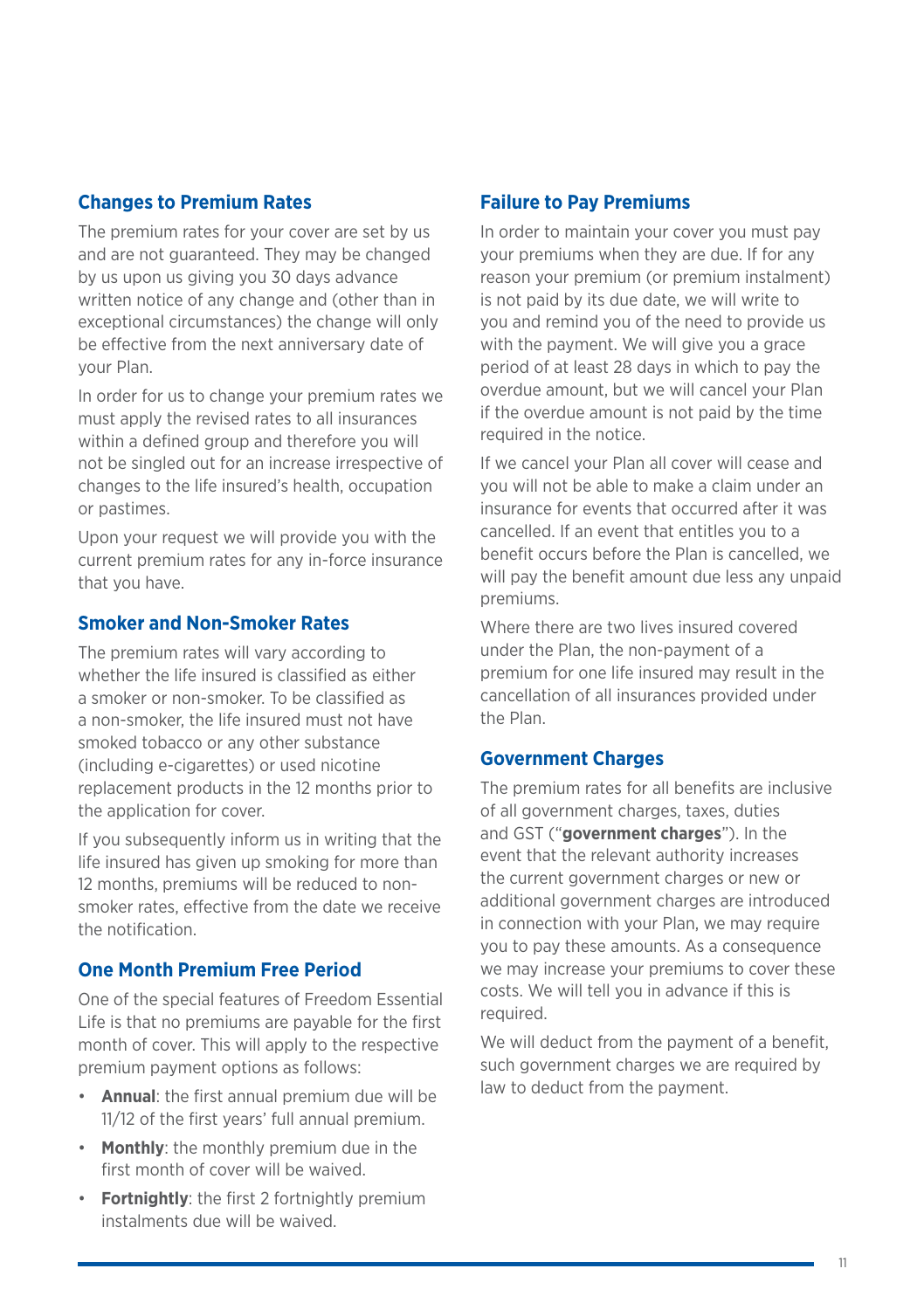#### **Policy Fee**

At this time there is no policy fee payable in connection with Freedom Essential Life. However, we reserve the right to introduce an annual policy fee that is payable in addition to your premium. Should this occur:

- we will give you at least 30 days advance written notice and the fee will only apply from the next anniversary date of your Plan.
- the fee will be a flat fee payable on a per Plan basis and will be unaffected by the number of lives insured covered or the benefit amounts.
- the fee may increase by up to 5% on 1 January each year as determined by us.
- where your premium is paid in installments, any annual policy fee will be payable in equal instalments together with your premium payments.
- we can introduce or change the amount of the annual policy fee or the manner of its calculation by giving you at least 30 days advance notice. However, in order for us to do this we must also apply the new or revised policy fee to all insurances within a defined group and therefore you will not be singled out to pay the fee.

#### **Hardship Request**

If you are suffering from hardship and are having difficulty meeting your premium obligations we may agree to a short term arrangement to assist. It is important that you make us aware of your circumstances so we can provide you with the options that we may make available. We may request that you provide us with reasonable evidence of your circumstances that has led to your request for assistance.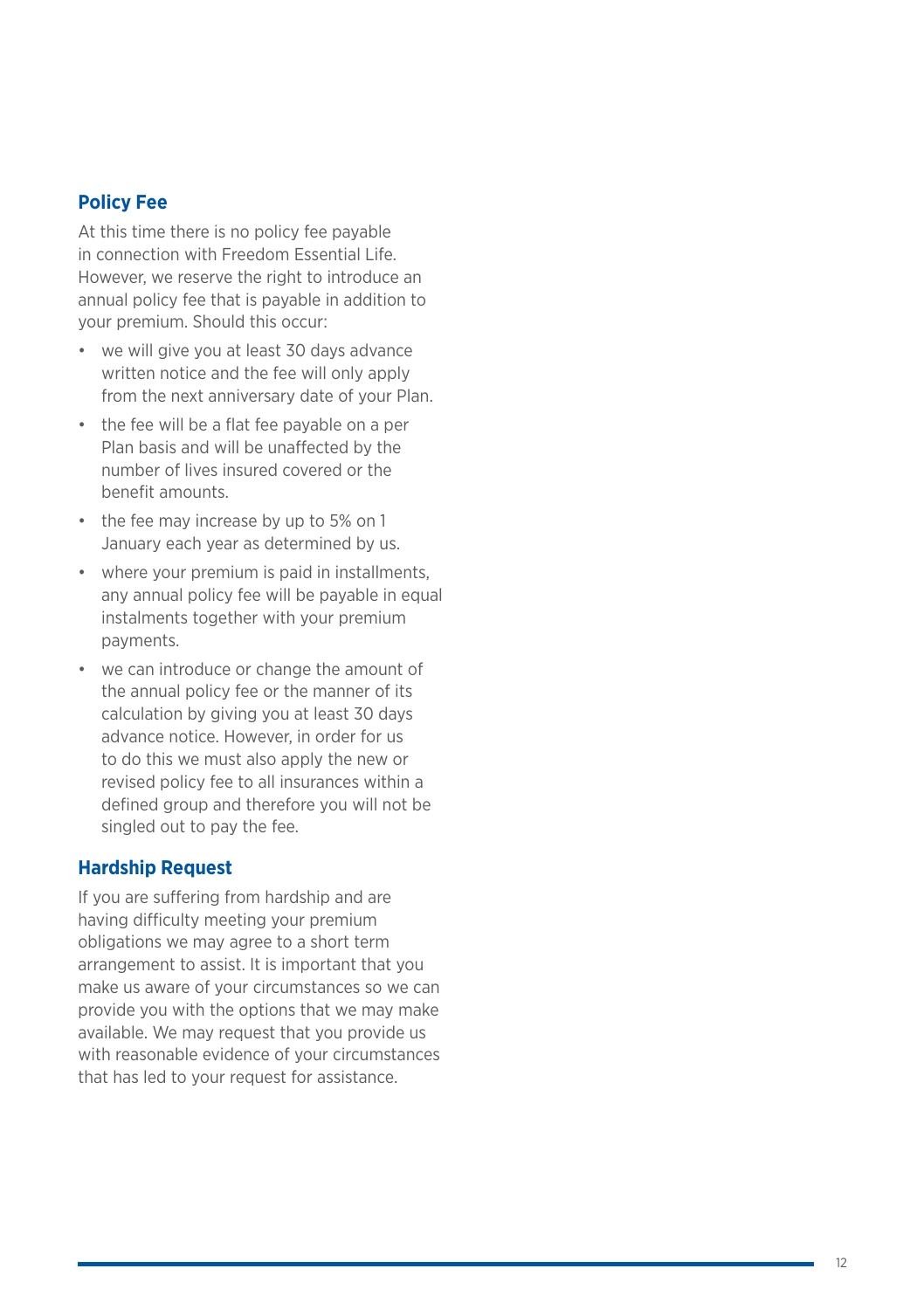## EXCLUSIONS, LIMITATIONS & REDUCTIONS IN BENEFITS

### **Exclusions**

Your cover will be subject to a limited number of exclusions. It is important that you are aware of these exclusions as a benefit will not be paid where the insured event occurs either directly or indirectly as a result of any of the exclusions.

More specifically, we will not pay the death or terminal illness benefit if the life insured's death or terminal illness (or the event that gave rise to this) occurred before the commencement date. Additionally, we will not pay the benefit if the life insured's death or terminal illness (or the event giving rise to this) is a direct or indirect result of:

- a pre-existing medical condition
- suicide within 13 months of commencement (or self-inflicted injury in the first 13 months for the terminal illness benefit)
- criminal activity
- alcohol and drugs

The full wording of each of these exclusions is set out on pages 24 to 25. More detailed information on the pre-existing medical condition exclusion is set out below.

#### **Pre-Existing Medical Condition Exclusion**

A pre-existing medical condition exclusion is one of the standard exclusions that will apply to your cover. This means that a benefit will not be paid where the insured event occurred either directly or indirectly as a result of a "pre-existing medical condition". In general terms this is a medical condition that was evident in the 5 years prior to the commencement date of the cover.

See page 24 for the complete wording of "pre-existing medical condition".

#### **Application to remove this exclusion**

Following the issue of your Plan, the pre-existing medical condition exclusion in respect of one or both lives insured may be removed by us at our discretion. Where you apply after the issue of your cover to have this exclusion removed on a life insured and:

- **the application is successful**, then this exclusion will no longer apply to the cover on that life insured (other than in respect of an increase or reinstatement of your cover – see page 14)
- **the application is rejected**, then this exclusion will continue to apply to the cover on that life insured. This means that all medical conditions evident in the 5 years prior to commencement date of the cover will be excluded, including any conditions that you may have disclosed to us during the process to have the exclusion removed.

#### **Reduction in Benefit Amount Payable**

Where a benefit (or the cumulative amount of benefits payable across all of the insurances held in respect of a life insured) exceeds the maximum amount permitted as set out in this PDS, the amount of that benefit (or the cumulative amount of those benefits) will be reduced by the amount that the payment exceeds that benefit limit. Sums insured over the maximum amount are permitted where it occurs as the result of an automatic annual increase.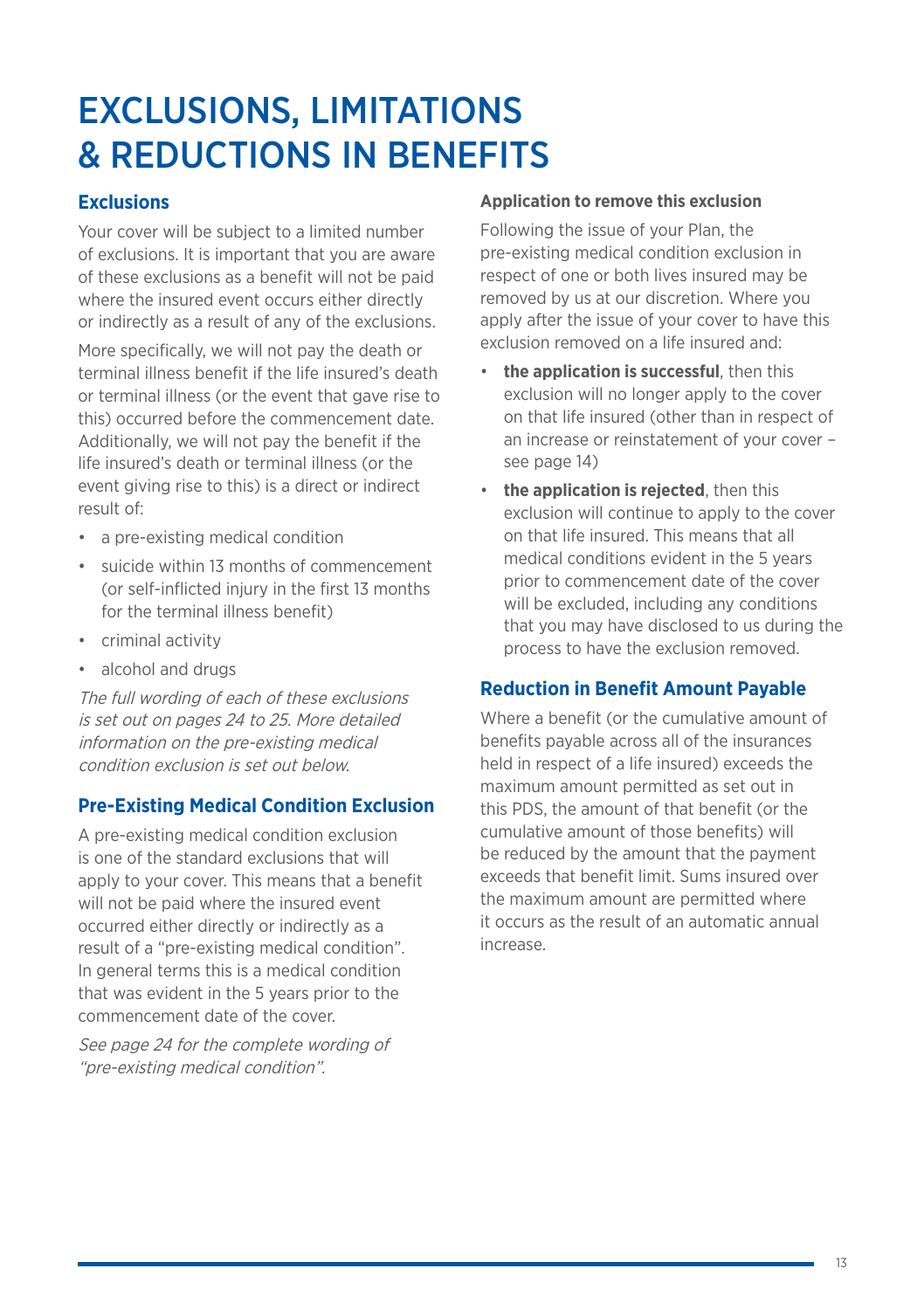#### **Exclusions Applying to Benefit Increases**

In addition to any special conditions that we place upon the approval of a benefit increase that you request and the standard exclusions applying to your cover, the amount of the increase will also be subject to the following limitations\*:

- the suicide exclusion will apply equally to the increase in cover for the period of 13 months from the date of the increase.
- the increase in cover will not be payable where the insured event (or the event that gave rise to the insured event) occurred before the date of the increase.
- the pre-existing medical condition exclusion will also apply to the amount of the increase. In general terms this means that the increase to the benefit will not be paid where the insured event occurred either directly or indirectly as a result of a medical condition that was evident in the 5 years prior to the date of the increase.

\* doesn't apply to automatic indexation increases

#### **Exclusions Applying to Reinstatements**

In addition to any special conditions that we place upon the approval of a reinstatement that you request and the standard exclusions applying to your cover, the reinstated cover will also be subject to the following limitations:

- the suicide exclusion will apply equally to the reinstated cover for the period of 13 months from the date of reinstatement.
- a benefit will not be payable where the insured event (or the event that gave rise to the insured event) occurred before the date of reinstatement.
- the pre-existing medical condition exclusion will also apply to the reinstated cover. In general terms this means that a benefit will not be paid where the insured event

occurred either directly or indirectly as a result of a medical condition that was evident in the 5 years prior to the date of reinstatement.

These exclusions may be waived or varied at our discretion at the time of reinstatement depending upon your circumstances.

#### **Failure to Meet Eligibility**

This PDS sets out a number of eligibility requirements that both you and the life insured must meet in order for you to obtain cover. If there is a failure to meet any of these requirements, we may:

- cancel the Plan or any insurance issued thereunder;
- decline a claim; or
- reduce the amount we have to pay in the event of a claim

#### **Sanctions Laws**

We will not make a claim payment to you or any beneficiary under any insurance issued under your Plan where the payment would be in breach of any sanction, prohibition or restriction under United Nations resolutions or the trade or economic sanctions, laws or regulations of Australia, the European Union, United Kingdom or United States of America.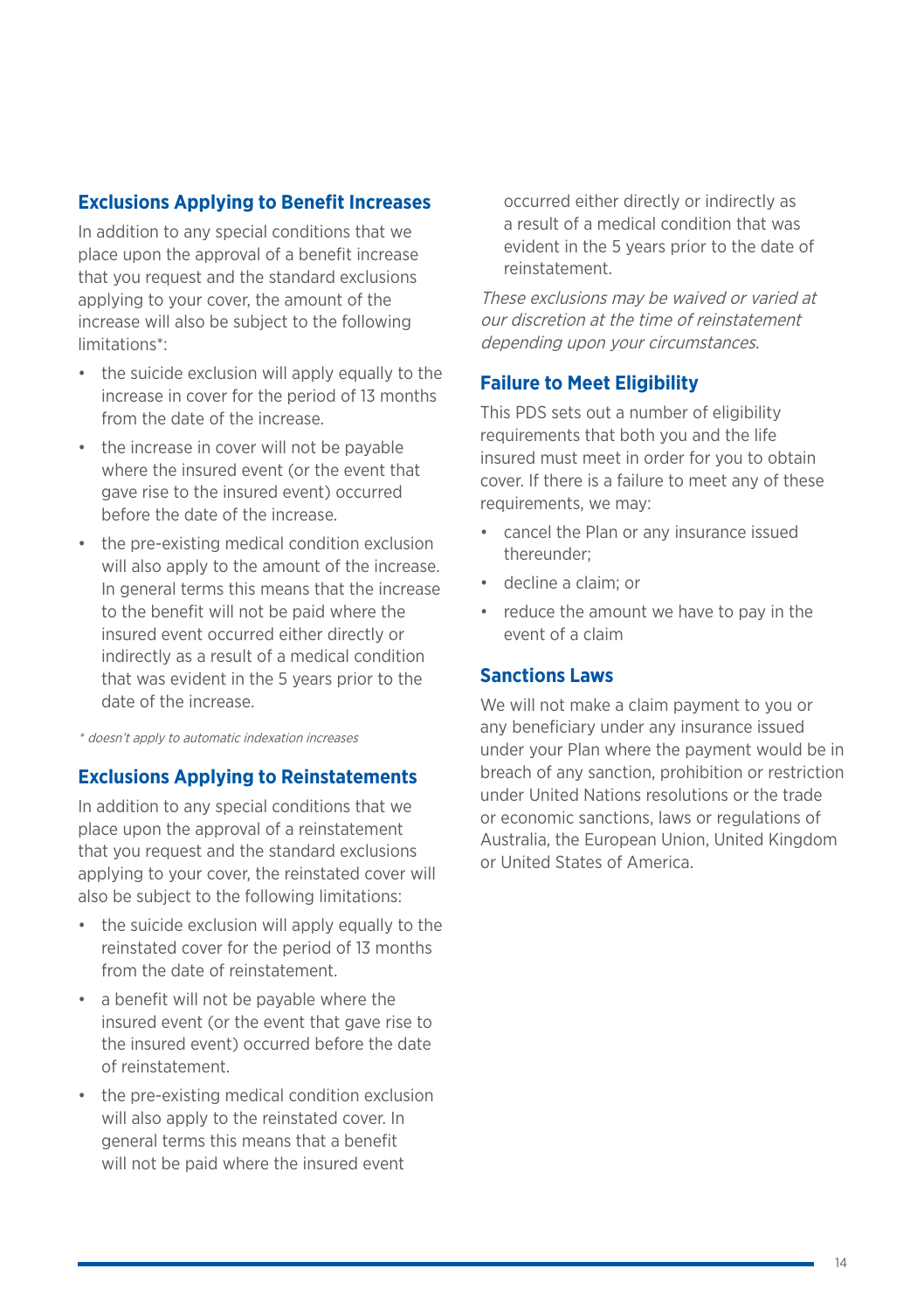## BENEFIT PAYMENTS & BENEFICIARIES

## **Entitlement to a Benefit**

Benefits will only be payable:

- for insured events that occur after the commencement date of the cover;
- for insured events that occur prior to the end of the cover; and
- for those benefits which are in force at the time that the insured event (or the event giving rise to the insured event) occurs.

Details of the insured events and the circumstances when benefits will and will not be paid are set out in this PDS.

## **Nominating Beneficiaries**

Where you are the sole owner of your Plan and you are also a life insured, you may nominate up to four beneficiaries under a Plan to receive the death benefit that is payable upon your death. A beneficiary cannot be nominated where there is more than one owner of the Plan and the beneficiary can only be a natural person.

For details on how to nominate a beneficiary, please call Freedom Insurance on **1300 88 44 88**.

## **Payment of Benefits**

With the exception of the circumstances set out below, all benefits payable under your Plan will be paid to you (where you are the sole owner) or to all the owners (where there are joint owners).

Where you are also the life insured and the death benefit becomes payable upon your death, the benefit will be paid as follows:

- where you are the sole owner of the Plan and:
	- > you have nominated one or more beneficiaries, the death benefit will be paid to the beneficiaries in the nominated proportions. If a beneficiary dies before you and no change in nomination has been made, then that beneficiary's

share will accrue to any other surviving beneficiaries in the nominated proportions.

- > one or more of the beneficiaries that have been nominated are aged under 18 years at the time the death benefit is payable, their proportion of the benefit will only be paid to a trustee or legal guardian for the benefit of that beneficiary until that beneficiary attains age 18.
- > no beneficiary has been nominated (or there are no surviving beneficiaries), the death benefit will be paid to the executors or administrators of your estate.
- where you are not the sole owner, the death benefit will be paid to the surviving owners(s).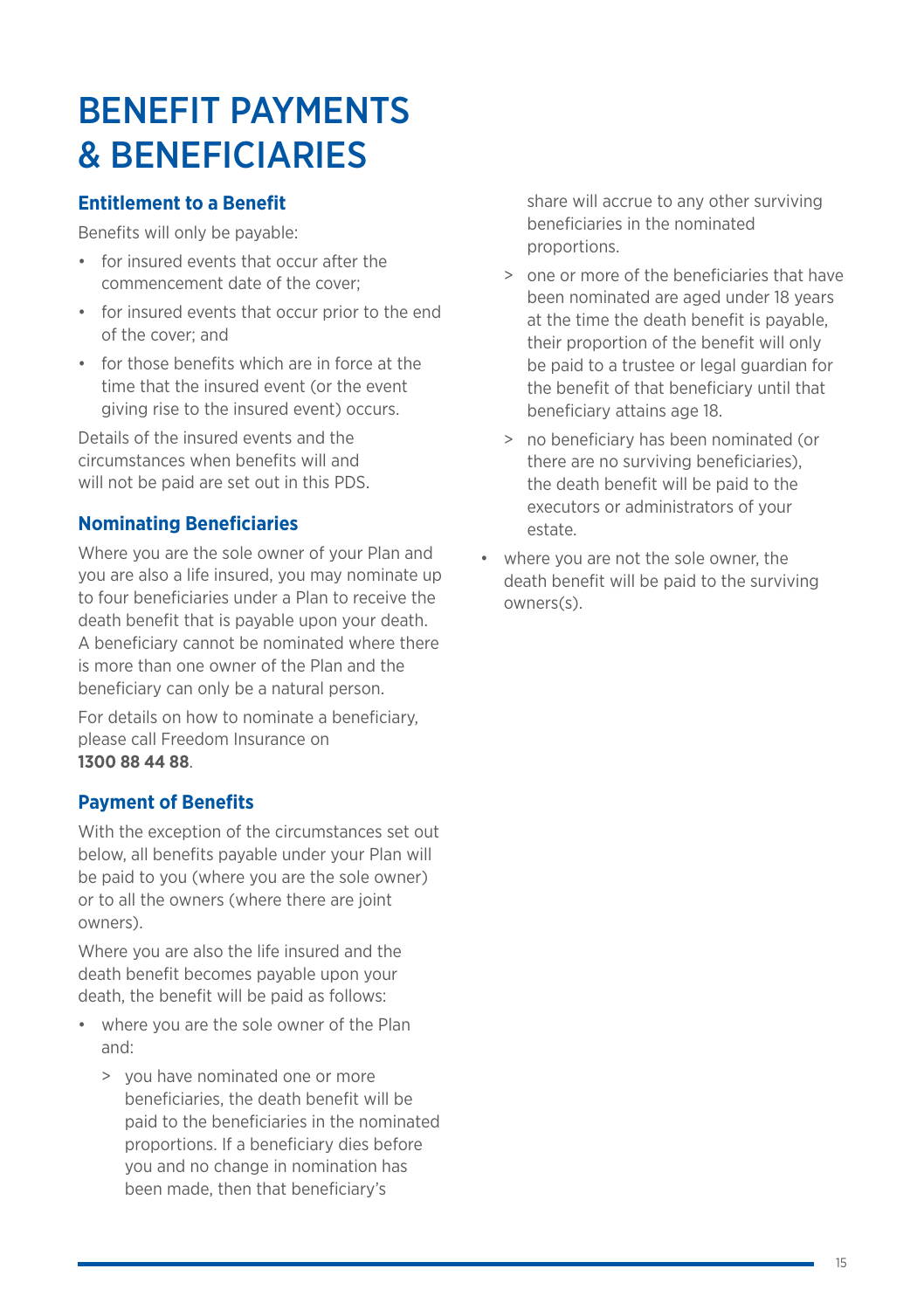## APPLYING FOR **COVER**

After satisfying yourself that you would like to obtain the valuable cover provided by Freedom Essential Life, you can apply over the telephone simply by calling Freedom Insurance.

You may also be able to apply for the cover by other methods that we permit from time to time, such as by submitting a paper, electronic or internet application.

Where you apply for the cover by telephone or by submitting it electronically, there is no need to sign any documentation (including your payment authority) in order for the application to be assessed and for us to issue the cover. The same arrangements apply to any subsequent variations that you may request to your cover or where you wish to reinstate a benefit.

#### **Obligation to Answer Questions Correctly & Your Duty of Disclosure**

As our decision to provide insurance cover to you is based on the information provided by yourself and any life insured, it is essential that all information that is provided in response to any questions asked in the application process is correct and that you and the life insured answer all questions honestly and accurately. This obligation extends to any information provided where you request to vary your cover or reinstate a benefit (and includes any information provided during the course of any application to have the pre-existing medical condition exclusion removed).

If you don't comply with these obligations and you subsequently make a claim, we may have the right to reduce the benefit payable or avoid paying the claim altogether. In certain circumstances we may have the right to cancel your insurance. Your duty of disclosure is set out in full on page 26 and importantly this duty applies to both you and each life insured.

## **Cooling-Off Period**

We have extended the statutory coolingoff period to provide you with a greater opportunity to determine whether the product is suitable to your needs. If you decide that you do not wish to keep all of the cover that you have obtained, you may cancel either some or all of the insurances issued under your Plan provided that you request the cancellation during the first 42 days of the cover. The cancellation will take effect from the commencement of your cover and you will receive a full refund of any premium paid in respect of the cover that you cancel.

The cooling-off period will cease to be available if a claim is made under your Plan during the 42 day period.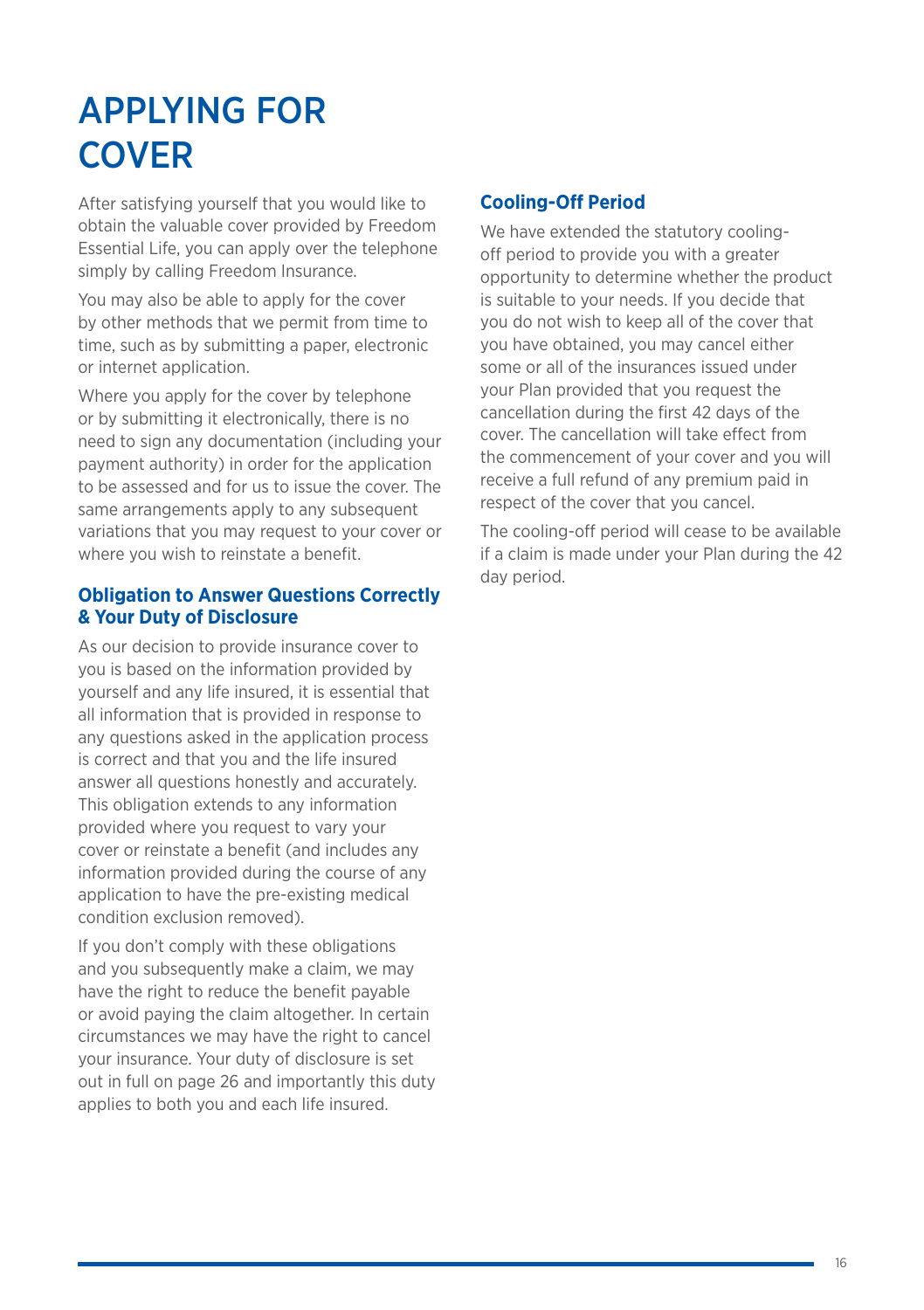## YOUR COVER

## **Agreed Benefits**

You will only be covered for the benefits you have requested and that we have agreed to provide. Within a short time of your application being accepted you will be sent a Policy Schedule confirming full details of your cover, including the agreed benefit amounts.

## **Your Plan Terms & Conditions**

Where you have obtained the insurance cover provided by Freedom Essential Life, this PDS together with your application and the most recent Policy Schedule (or such other documentation that we have issued to you confirming the details of your cover) will form the terms and conditions of your insurance contract with us. You should keep this PDS and all documents that we send to you in a safe place for future reference.

You should always check any documentation sent to you and contact Freedom Insurance immediately if anything needs correcting.

## **When Cover Starts**

The cover provided by Freedom Essential Life starts when you are told that we have accepted your application. Your Policy Schedule will confirm the commencement date of your Plan together with the commencement date of the various insurances issued under your Plan.

## **Changes to Your Cover**

You may at any time request us to change or cancel some or all of your benefits or obtain cover for additional lives insured. Any changes to your cover will not be effective unless agreed to by us. The documentation confirming the change will then form part of the terms and conditions of your Plan. All changes will be effected as a variation to your existing Plan and not the commencement of a new Plan.

The amount of your premium will usually change as a consequence of any change to your cover (see page 10).

## **24 Hour Worldwide Cover**

Cover will be provided for insured events occurring 24 hours a day anywhere in the world.

### **Cover is Guaranteed Renewable**

All life insurance benefits under Freedom Essential Life are guaranteed renewable. This means that if you pay your premiums by the due date and comply with all other conditions of your Plan, we will continue to provide the cover on the existing terms and conditions until the expiry date of each of the benefits provided under your Plan.

Additionally, we are not permitted to cancel or place additional restrictions on your cover or increase your premium because of any change to the state of health, occupation, smoking status or pastimes of an individual life insured.

## **When Cover Ends**

You can cancel the cover provided for any benefit provided in respect of a life insured at any time. Additionally, the cover for any benefit provided in respect of a life insured under your Plan will terminate in the following circumstances:

- on the anniversary date immediately following the life insured's 99th birthday.
- upon a terminal illness benefit having been paid in respect of the life insured.
- upon the death of the life insured.
- upon us cancelling your Plan where you have failed to pay premiums as required or because the eligibility requirements for that benefit were not met at the commencement date of the cover.
- upon us cancelling the cover in the limited circumstances permitted by law, including where we exercise our rights in relation to a breach of your duty of disclosure.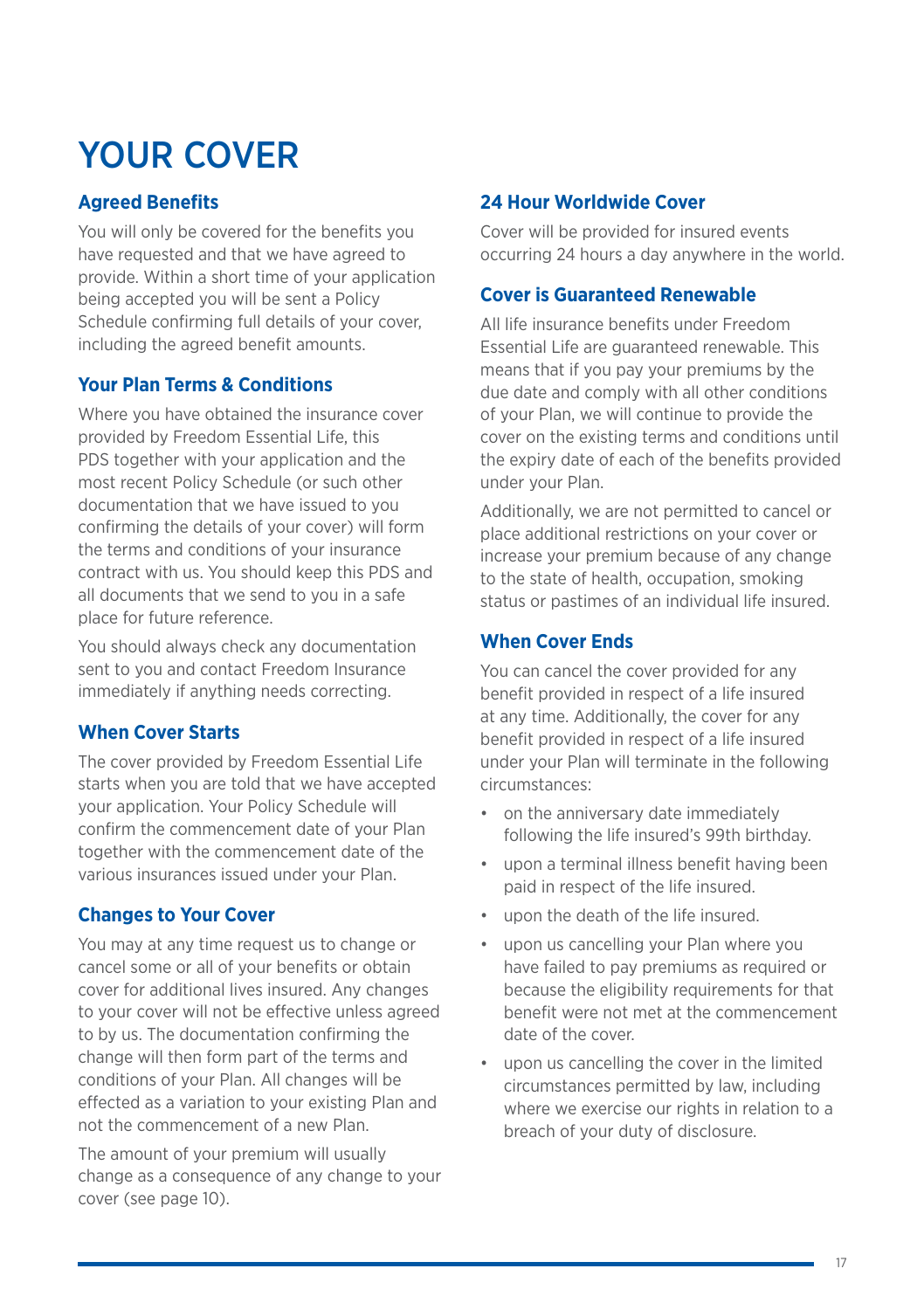#### **Effect of Termination**

The termination of any insurance under your Plan does not affect any rights to a benefit that arose prior to that time but you will not be able to make a claim for an insured event that occurs after termination of that insurance.

#### **Effective Date of Cancellation**

Should you cancel your Plan (or any insurance issued under the Plan) after the cooling-off period:

- where your premiums are paid annually, the cover will terminate immediately with a prorata rebate of premiums paid to you based on the unexpired period of risk for that annual period of cover.
- where your premiums are paid monthly or fortnightly, cover will continue until the next fortnightly or monthly due date. There will be no refund of premium.

#### **Reinstatement of Your Cover**

You may request us to reinstate your Plan or any insurance provided under the Plan after it has terminated. This request will need to be made as soon after the termination and usually within 90 days.

All requests for reinstatement are subject to our approval and we may ask you to provide us with information about the life insured to help us decide. If we do agree to reinstate the cover, we may also place additional conditions upon the reinstatement, including the payment of outstanding premiums (see also page 14).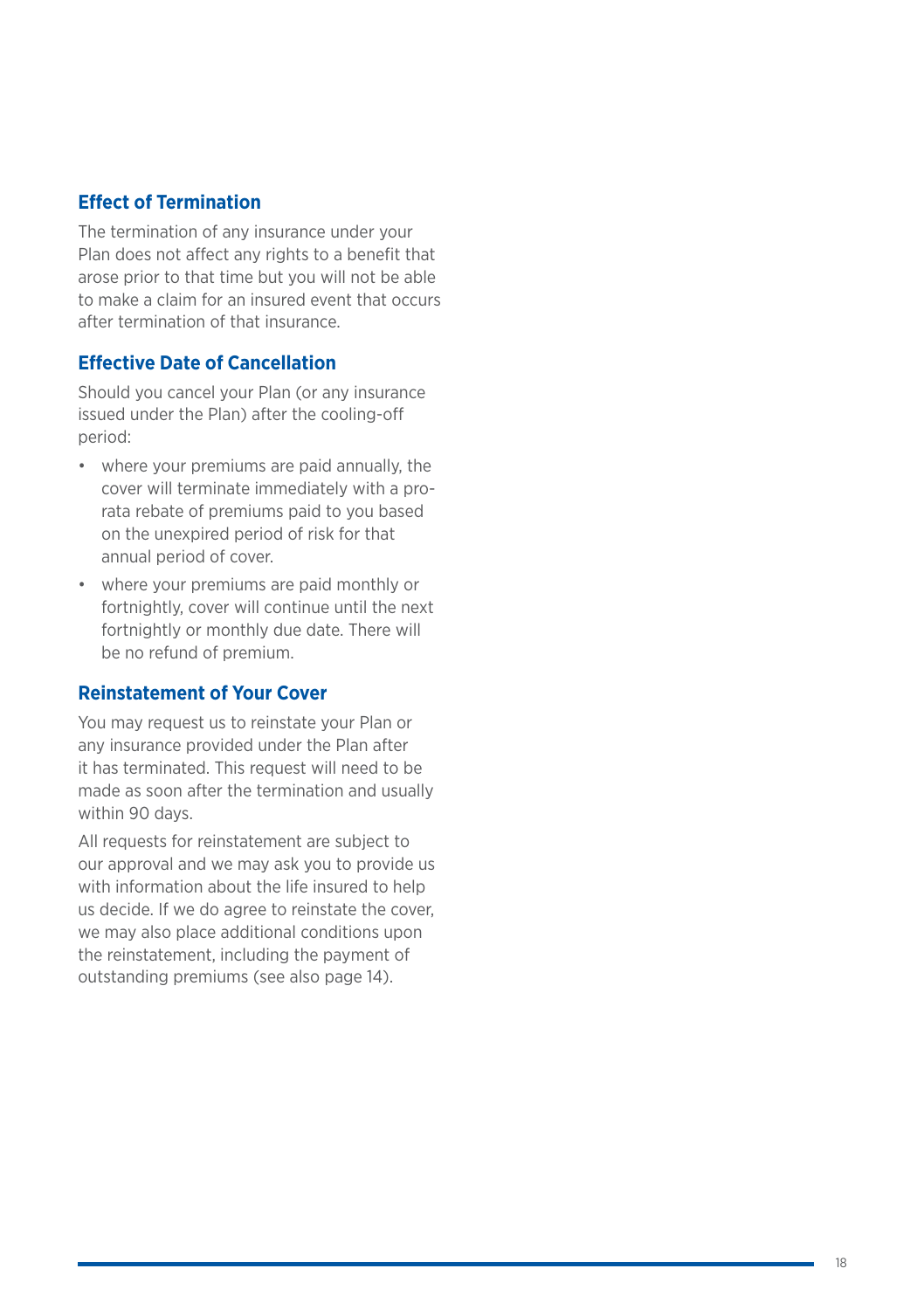## YOUR PLAN

### **Plan Ownership**

The person who successfully applies for cover will be the owner of the Plan and all the insurances provided under the Plan. Being the owner of the Plan will entitle you to the benefits of the Plan and you will also be responsible for making sure that the premiums are paid. Where you have obtained the insurance cover provided by Freedom Essential Life, you will be identified in the Policy Schedule as the Policyowner.

#### **Single Owner**

Where you are the sole owner of the Plan and there are lives insured other than yourself under the Plan, then ownership of the Plan will revert to your estate upon your death. Where your estate:

- indicates they will not continue with any one or more of the insurances or otherwise will not agree to transfer that insurance to another person; or
- the insurance is to be cancelled due to non-payment of premium on the part of the estate,

then upon the request of the life insured, we may without the approval of your estate allow for the ownership of that insurance to be transferred to that life insured.

#### **Joint Owners**

Only single ownership of a Plan will be permitted except where specifically agreed to by us. Should we agree to more than one person owning the Plan, then the insurances provided by the Plan will be owned jointly by those persons. Where there are lives insured other than yourself under the Plan, ownership of the Plan will revert to the surviving owner(s) upon your death for those remaining insurances.

### **Cover Issued Under One or More Plans**

Insurance cover may be issued under one or more separate Plans. Subject to the eligibility and benefit amount requirements, we may issue cover for two lives insured under a single Plan. Where we do so, the premium for all benefits and all lives insured must be made in one consolidated payment.

### **More Than One Life Insured – Separate Insurances**

Where there are two lives insured covered under a single Plan, the cover provided in respect of each life insured will exist as a separate insurance. This means that:

- the terms and conditions of the Plan apply separately to each life insured.
- the benefits provided by the cover will be payable in relation to each life insured.
- the payment of a benefit in respect of one life insured will not affect the benefits provided in relation to the others.
- the termination of the cover on one life insured does not affect the terms of the cover provided in relation to the others.

#### **Transfer of Ownership**

You may at any time request to transfer the ownership of your Plan to another person. The transfer will only be effective when all of our requirements have been met and we have registered the transfer. If there are joint owners, all owners must agree to the transfer other than where one of the owners has died (in which case ownership will automatically revert to the surviving owner(s) upon us being provided with satisfactory evidence).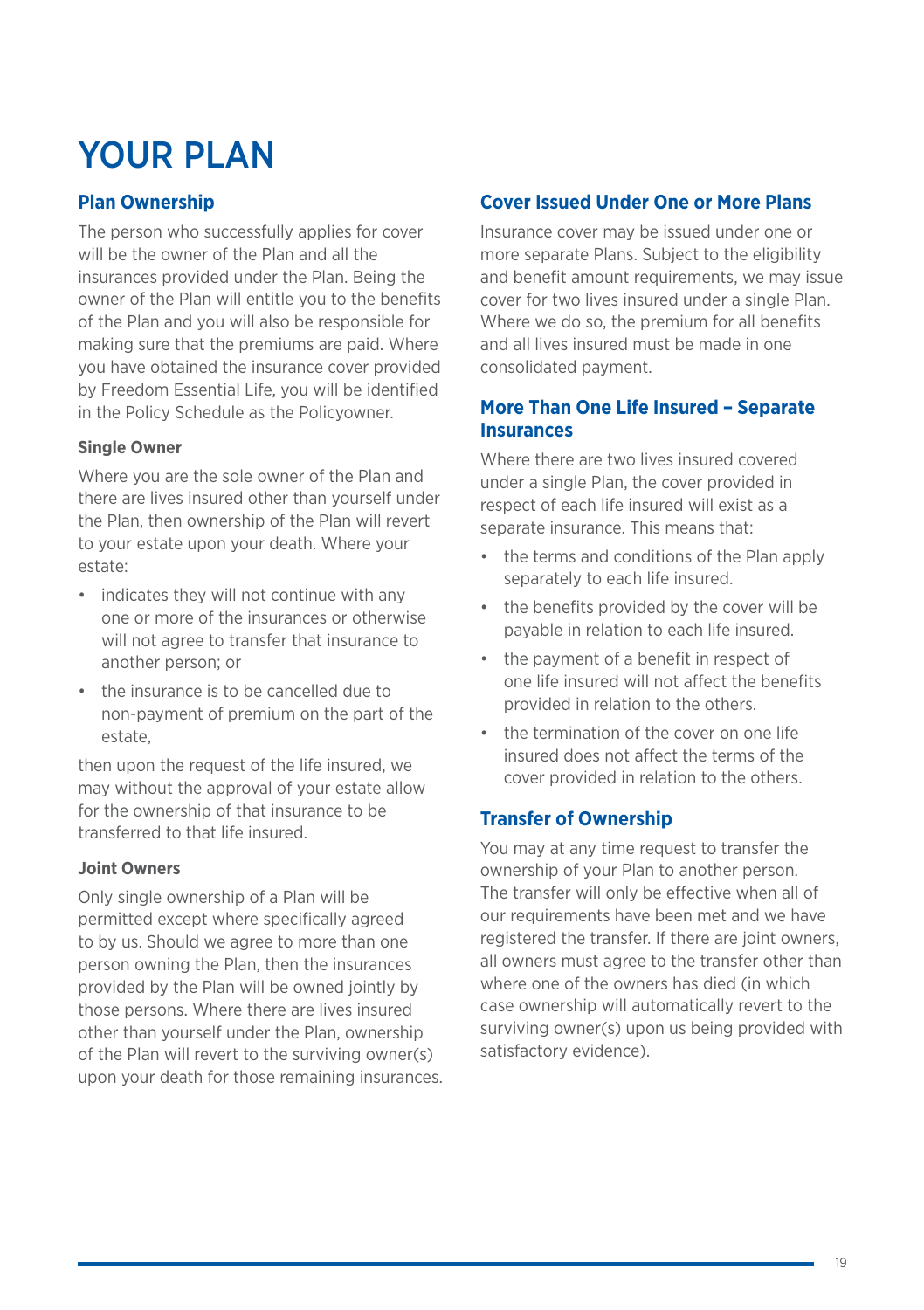## CLAIMS

## **Notification of a Claim**

If you (or your legal representative) wish to make a claim we must be notified as soon as is reasonably practical of the occurrence of the event that gave rise to the claim. All claims should be notified within one year of such an event. A delay in notifying could affect your entitlement to a benefit if we have been prejudiced by the delay.

## **Claim Proofs**

Before we will pay a claim, we will need to be provided with proof to establish that the insured event has occurred and that you are entitled to be paid a benefit. We may refuse to pay a claim if there is insufficient evidence provided.

In all cases we will need to be provided with a completed claim form and such other documentation and evidence that we request. This may include a report from a registered medical practitioner or a post mortem examination. The documentation and evidence that we require is to be obtained by you and the cost of this is your responsibility.

## **Additional Evidence**

We may require additional information as part of our consideration of the claim and this may include having the life insured examined by a registered medical practitioner or other health care practitioner that we choose.

Where we require a life insured to undergo a medical examination, we will pay for that examination. Without cost to us, we may also require the life insured to return to Australia to undertake the examination.

## **Probate and Letters of Administration**

Where a payment is to be made to the executor or administrator of your estate, we may ask for them to provide us with Probate or Letters of Administration as proof of their entitlement to the payment. Where we require this proof it will need to be provided to us prior to any payment being made.

## **Making a Claim**

We are committed to paying valid claims as quickly as possible and will start processing your claim as soon as all of the required documentation has been received.

If you or your legal representative wish to make a claim, please call Freedom Insurance on **1300 88 44 88**. Freedom Insurance will inform you of our requirements and assist you through the claim process.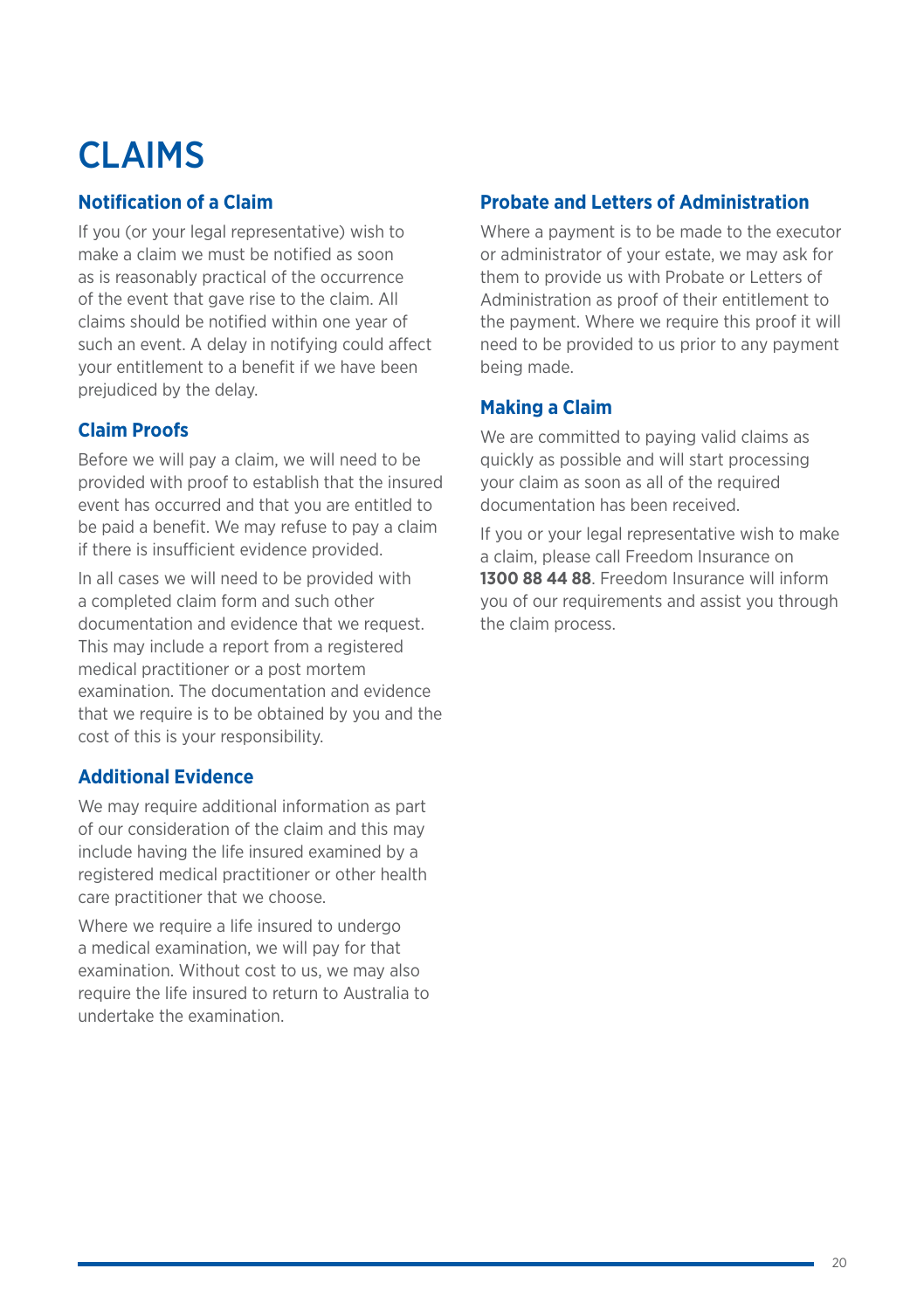## OTHER IMPORTANT INFORMATION

#### **Currency**

All payments to be made in connection with Freedom Essential Life (including premium and benefits payments) are payable in Australia in Australian currency.

### **Statutory Fund**

Freedom Essential Life is issued from our No. 1 Statutory Fund. All premiums received in relation to your Plan are paid into this fund and this is also the fund from where all the insurance benefits are paid. Your Plan (and the insurances issued under your Plan) are non-participating and do not participate in the profits of our company or this Statutory Fund.

#### **Taxation**

Generally the premiums paid for your cover are not tax deductible and the benefits you receive are not assessable for income tax purposes. This is a general statement and is based on the continuance of taxation laws and their interpretation that were current at the date this document was prepared. You should seek advice from a suitably qualified taxation professional in relation to your particular circumstances.

#### **No Surrender Value**

Freedom Essential Life provides risk insurance cover only and neither your Plan nor any of the insurances issued under your Plan has a surrender value. All premiums paid are used to provide life insurance cover and you will not receive a refund of any premiums if your Plan is cancelled after the cooling-off period has expired, except where you are entitled to pro rata refund of any annual premiums paid on your Plan where you cancelled the cover (see page 18).

## **Privacy**

We are committed to protecting and maintaining the privacy, accuracy and security of our customer's personal information. Further details regarding the collection, use and disclosure of your personal information is set out in our Privacy Notification Statement on page 27. If you have any questions about the handling of your personal information please contact Freedom Insurance and they will be able to assist.

You can also find a copy of our full Privacy Policy at **www.freedominsurance.com.au/ swissreprivacypolicy**

## **Distributor Not the Insurance Provider**

Freedom Insurance Pty Ltd (as the licensed distributor of Freedom Essential Life) and its representatives provide distribution related services in connection with Freedom Essential Life. Related companies to Freedom Insurance provide administration and compliance services in connection with Freedom Essential Life. None of these entities or persons have any responsibility to you in connection with the provision of insurance benefits under your Plan (including the payment of any benefit).

## **Risks Associated With Life Insurance**

Freedom Essential Life provides life insurance cover only and can be cancelled by you at any time without penalty. This is unlike some other types of life insurance that have savings and investment components.

However, there are some risks associated with this type of life insurance including:

#### **Not Selecting the Right Type and Amount of Cover**

Not having cover that meets your specific needs can be a risk. You should read this PDS carefully to ensure that the type and level of cover you choose suits your financial situation and your personal needs and objectives.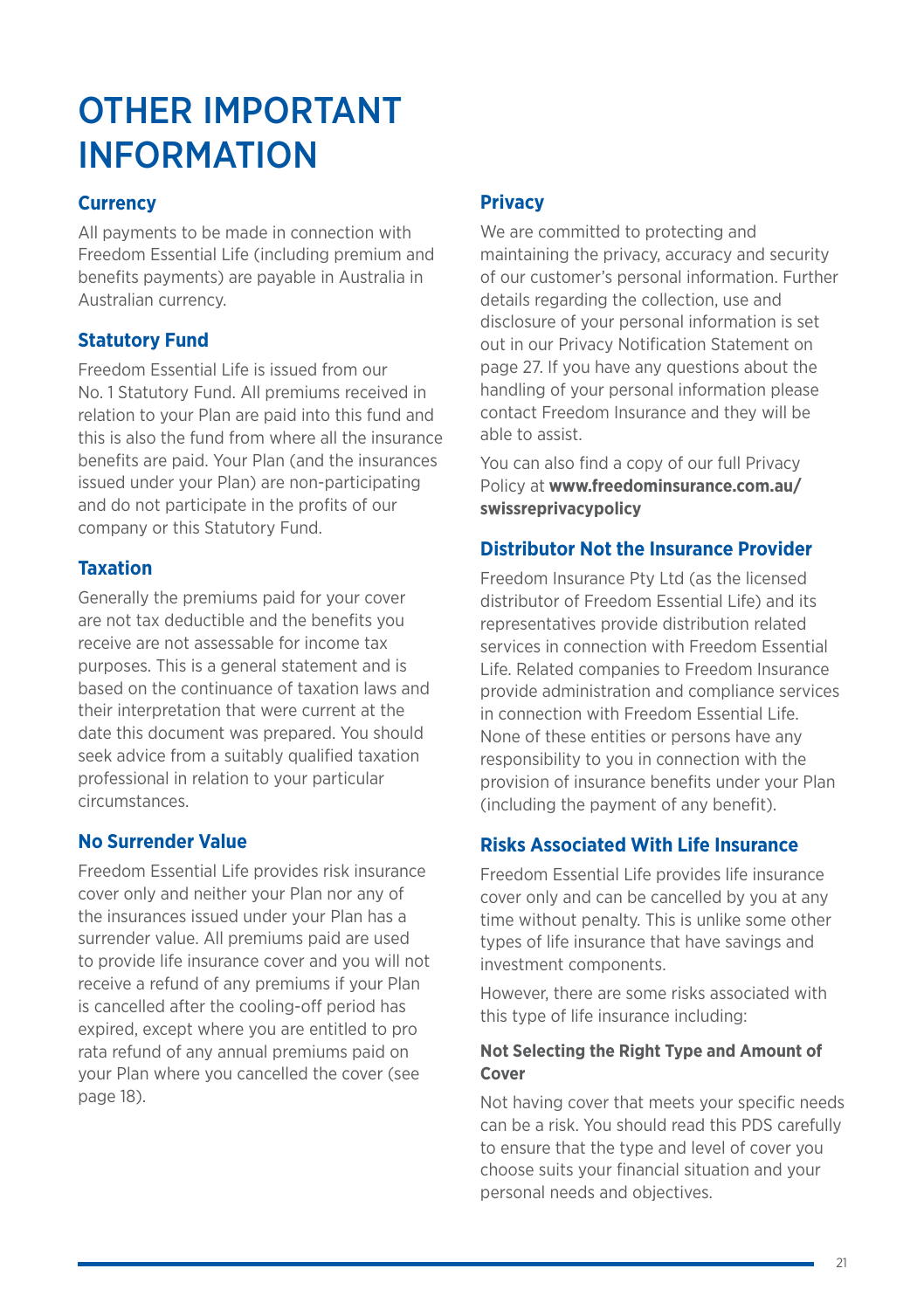#### **Benefits Only Available Whilst Cover in-Force**

To be entitled to claim a benefit under Freedom Essential Life the insured event must occur whilst the cover is in force. Importantly, your cover will be cancelled if you do not pay your premium when required and the cover will expire upon the next anniversary of your Plan after the life insured attains age 99.

#### **Premium Payments May Exceed Benefits**

The premiums you pay over the life of your cover have the potential to exceed the benefit amount payable. This will generally only apply where you have held the cover for a number of years and the life insured has become elderly.

#### **Failure to Answer Questions Truthfully**

A claim may be rejected or a benefit amount reduced if we have not received true and correct answers to the questions which we asked when considering whether to issue, increase or vary your cover.

#### **No Cash Value**

Your Plan has no cash value. This means that if you cancel your Plan (after the 42 day cooling-off period) you will not receive anything back.

#### **Replacing an Existing insurance**

If you are replacing an existing insurance, you should consider the terms and conditions of both insurances before making a decision to change.

#### **Pre-Existing Medical Condition Exclusion**

Your cover will be subject to a pre-existing medical condition exclusion which in general terms means that you will not be paid a benefit where the insured event occurred either directly or indirectly as a result of a medical condition that was evident in the 5 years prior to commencement date of the cover. You should consider the effect of this exclusion prior to applying for cover.

#### **Correspondence**

All correspondence (including your Policy Schedule) will be sent to you at the address you last told us. If you provide us with an email address or other electronic contact details, we may send correspondence to you by email or other electronic means (provided the law permits this).

It is essential that you tell Freedom Insurance of any change in your postal address, email address or other contact details.

#### **Instructions**

We may accept instructions from you by telephone or such other electronic means as permitted by us from time to time. Only you (as the owner of the Plan) can make changes to your cover.

#### **Notification of Breach of Duty of Disclosure**

You must immediately notify us if you become aware that you or a life insured may have breached the duty of disclosure, failed to meet an eligibility requirement or otherwise provided us with any incorrect information in connection with an insurance or a life insured.

#### **Governing Law**

Your Plan and any insurance cover issued by us will be governed by and construed in accordance with the laws of the State of New South Wales. The laws of New South Wales shall have exclusive jurisdiction in respect of any disputes relating to these matters.

#### **Invalid Terms**

If any term or condition applying to an insurance is invalid, illegal or unenforceable, it may be severed from your Plan and the validity, legality or enforceability of the remaining terms and conditions will not be affected or impaired.

#### **Life Insurance Code of Practice**

The Life Insurance Code of Practice has been developed by the life industry through the Financial Services Council and is the industry's commitment to provide both quality products and a high standard of service to customers. A copy of the Code is available at www.fsc.org.au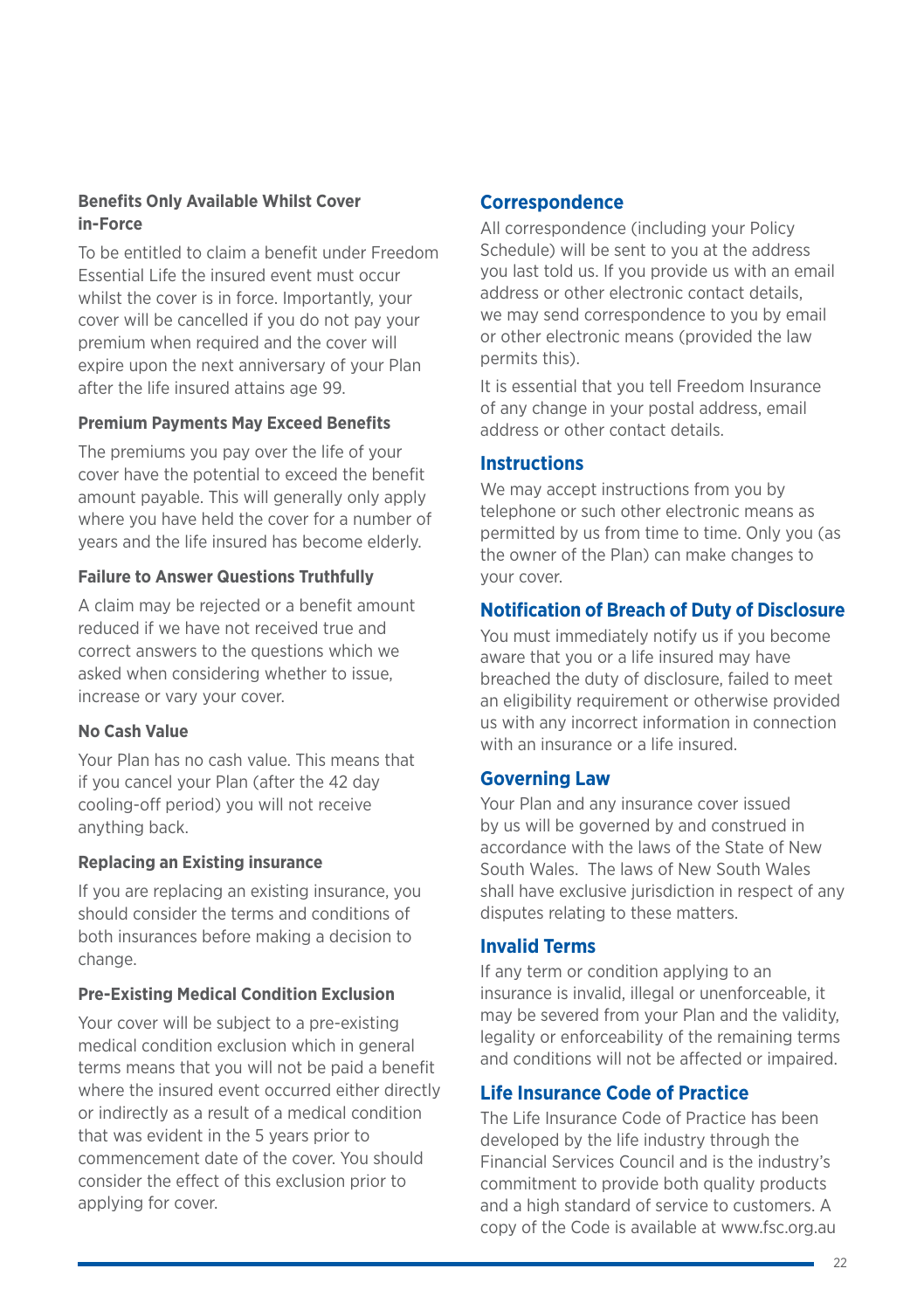## CUSTOMER SERVICE

## **Contacting Us**

All enquiries regarding Freedom Essential Life should be directed to Freedom Insurance.

#### **Phone 1300 88 44 88**

9.00am to 6.00pm (Sydney time) Monday to Friday

Full contact details are set out on the back cover of this PDS.

## **Complaints**

If you have any concerns about your cover or the service provided and wish to make a formal complaint, you should contact Freedom Insurance on **1300 88 44 88**. They will do their best to resolve all complaints as soon as possible and are normally able to resolve all complaints within 45 days of receipt.

If the complaint cannot be resolved to your satisfaction or if it is not dealt with within 45 days, you can then raise the matter directly with the Financial Ombudsman Service. They can be contacted as follows:

**Financial Ombudsman Service** GPO Box 3 Melbourne VIC 3001

**Phone 1800 367 287**  (9am to 5pm Monday to Friday)

**Facsimile (03) 9613 6399 Email info@fos.org.au**

The Financial Ombudsman Service is an independent complaints resolution scheme established to provide advice and assistance to consumers in resolving disputes. This service is provided to you free of charge but before you ask them to help, you must first try to resolve the issue with us. For more information, please visit their website at www.fos.org.au

### **Changes to Your Cover**

You should contact Freedom Insurance if you wish to change something about your cover. For example, you may want to:

- increase or decrease your benefit amounts
- nominate a beneficiary or vary a nomination
- change your address and/or contact details
- request to transfer ownership of your Plan to another person
- cancel any of your benefits
- reinstate the cover or any benefit after its cancellation
- reinstate the automatic annual increases (where you had previously cancelled it)
- find out how you can have the pre-existing exclusion removed from your cover
- find out your options where you are having difficulty with your premium obligations due to hardship

Freedom Insurance can tell you of any special requirements that you will need to meet in order for your request to be processed, including asking you to provide us with information to help us decide whether to agree to the change.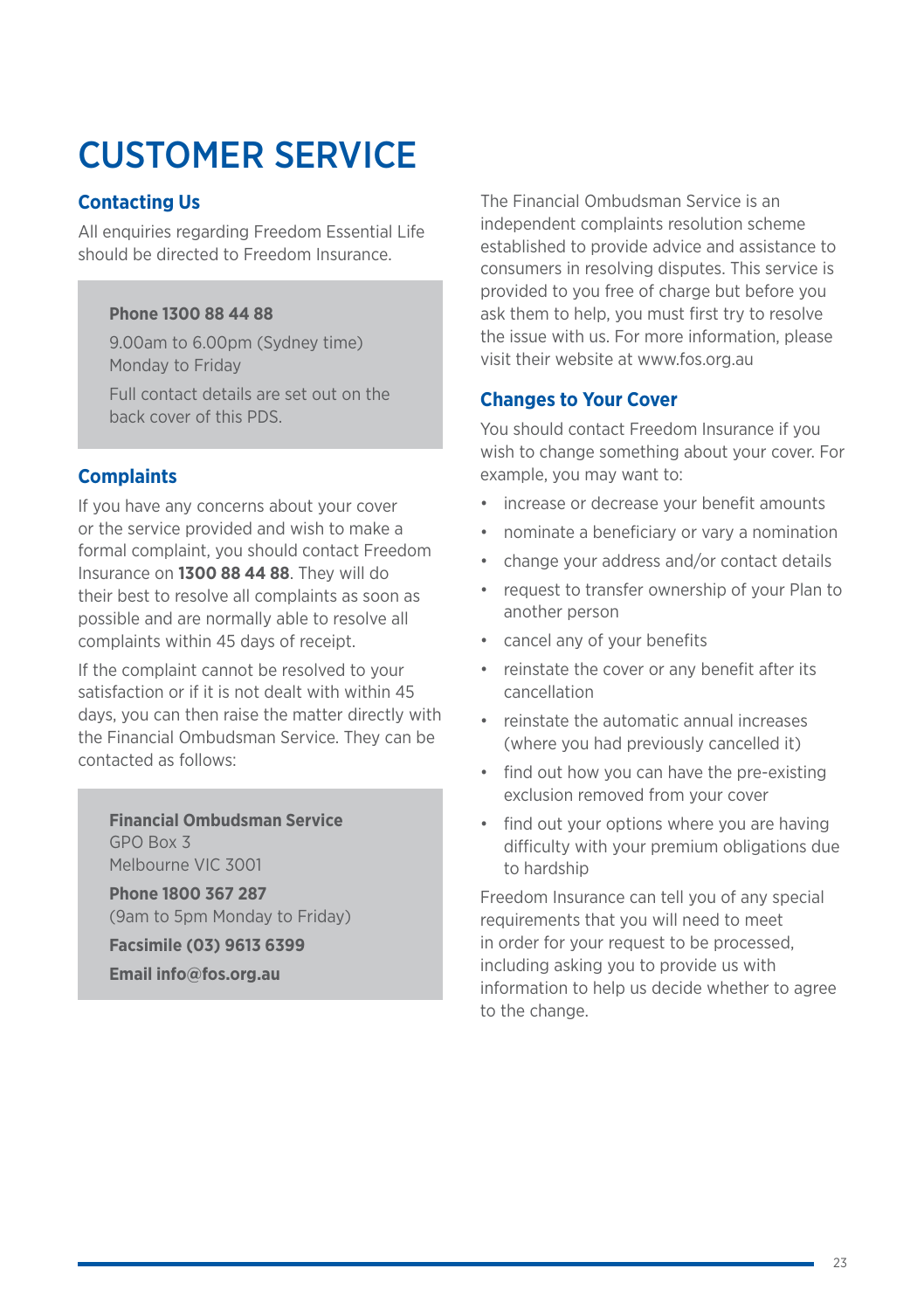## **DEFINITIONS**

### **Eligibility, Benefits & General – Definitions**

**anniversary date** means the anniversary of the commencement date of your Plan.

**Australian Resident** means a person who is an Australian or New Zealand citizen, an Australian permanent resident or holder of a temporary 457 working visa (as approved by the Department of Immigration and Border Protection), who is residing in Australia at the time of the application.

**commencement date** means the date upon which your insurance cover starts for an insurance provided under your Plan (see page 17).

**death benefit** means the benefit payable under Freedom Essential Life upon the death of the life insured.

**de facto partner** means someone who has been in a relationship with and living with that person for a period of at least 12 months.

**duty of disclosure** means the duty of disclosure set out on page 26.

**life insured** means the person that has been accepted by us as the "Life Insured" under the insurance and who is the person that you have insured against death and terminal illness.

**partner** means a legally married partner or de facto partner.

**Policy Schedule** means the most recent policy schedule which we have sent to you.

**relative** means:

- (a) your parent, grandparent, brother, sister, uncle, aunt, nephew, niece, lineal descendent or adopted child;
- (b) your partner; or
- (c) the partner of a person referred to in (a).

**sum insured** means the agreed dollar amount of the insurance cover provided to you for the life insured in question (as increased or reduced in accordance with the terms of the cover).

**terminal illness** means "terminal illness" as defined on page 8.

**terminal illness benefit** means the benefit payable under Freedom Essential Life upon the life insured suffering a terminal illness.

**we, us** or **our** means Swiss Re Life & Health Australia Limited.

**you** or **your** means the person who has applied and has been issued by us with one or more insurances under Freedom Essential Life. This person is the owner of the insurance cover (see page 19).

## **Exclusions – Full Wording**

**\*pre-existing medical condition** means any sickness, illness, injury, or medical condition (or any signs, symptoms or effects of a sickness, illness, injury or medical condition) that during the five (5) years prior to the commencement date^:

- the life insured was aware of, or a reasonable person in their position should have been aware of; or
- for which the life insured sought or obtained advice, treatment or medical attention (conventional or alternative) from a medical practitioner or other health professional or otherwise received a recommendation to seek or obtain such advice, treatment or medical attention; or
- for which a prudent and reasonable person would have sought advice, treatment or medical attention from a medical practitioner or other health professional; or
- for which the life insured was prescribed medication, treatment or therapy.

The sickness, illness, injury or medical condition need not have been diagnosed for it to be a pre-existing medical condition.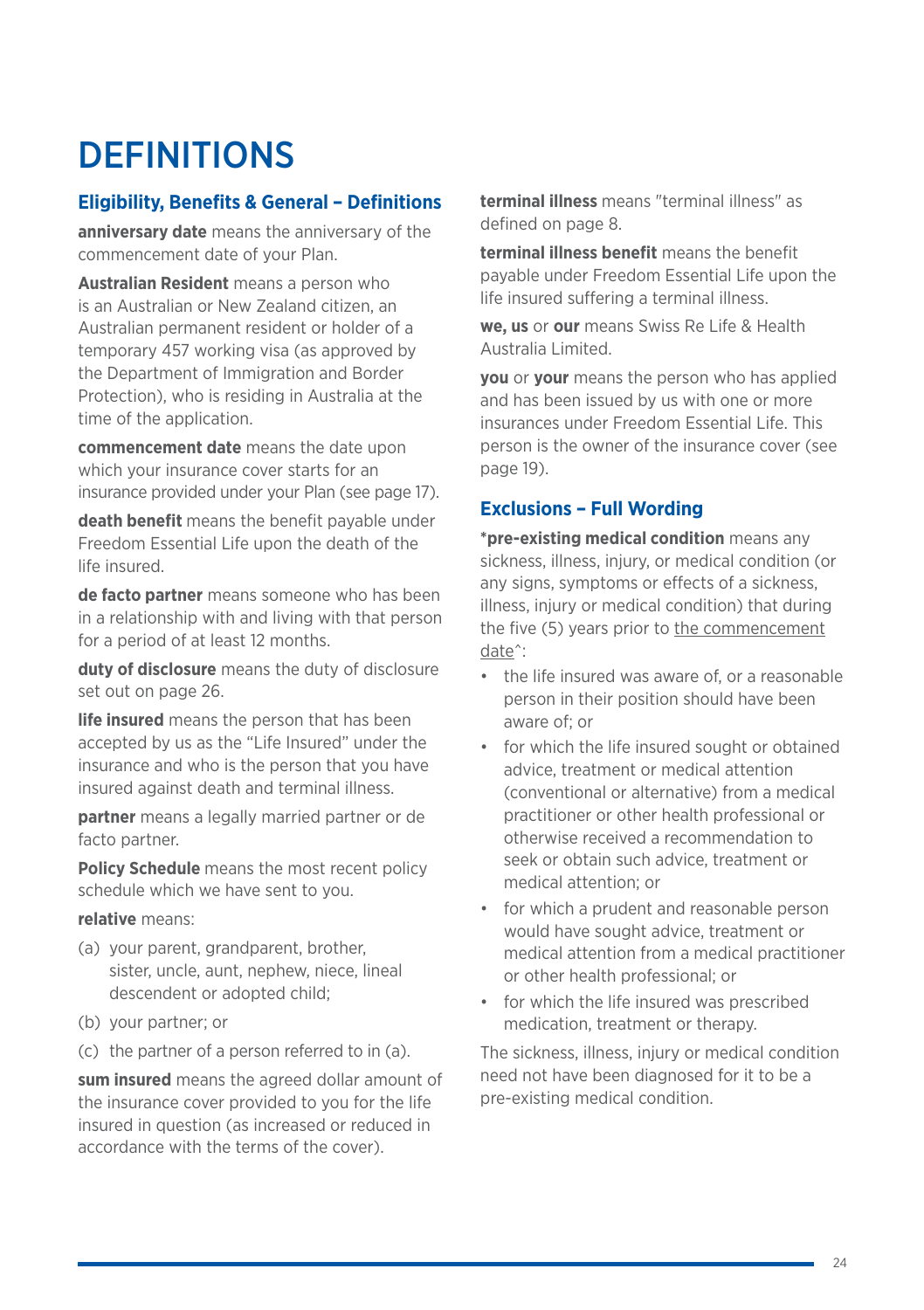**self-inflicted injury** means a deliberate self-inflicted injury, suicide or attempted suicide.

**\*suicide within 13 months of commencement** means a deliberate self-inflicted injury, suicide or attempted suicide within 13 months of the commencement date^ of the cover.

**criminal activity** means the life insured participating in a criminal activity or engaging in any unlawful act.

**alcohol or drugs** means the effects of alcohol or drug misuse or any illicit drug use.

- \* Note: these exclusions will also apply separately as and from the date of an approved increase or reinstatement – see page 14.
- ^ Where this exclusion is being applied to:
	- an increase in cover, this is a reference to "the date of the increase".
	- reinstated cover, this is a reference to "the date of reinstatement".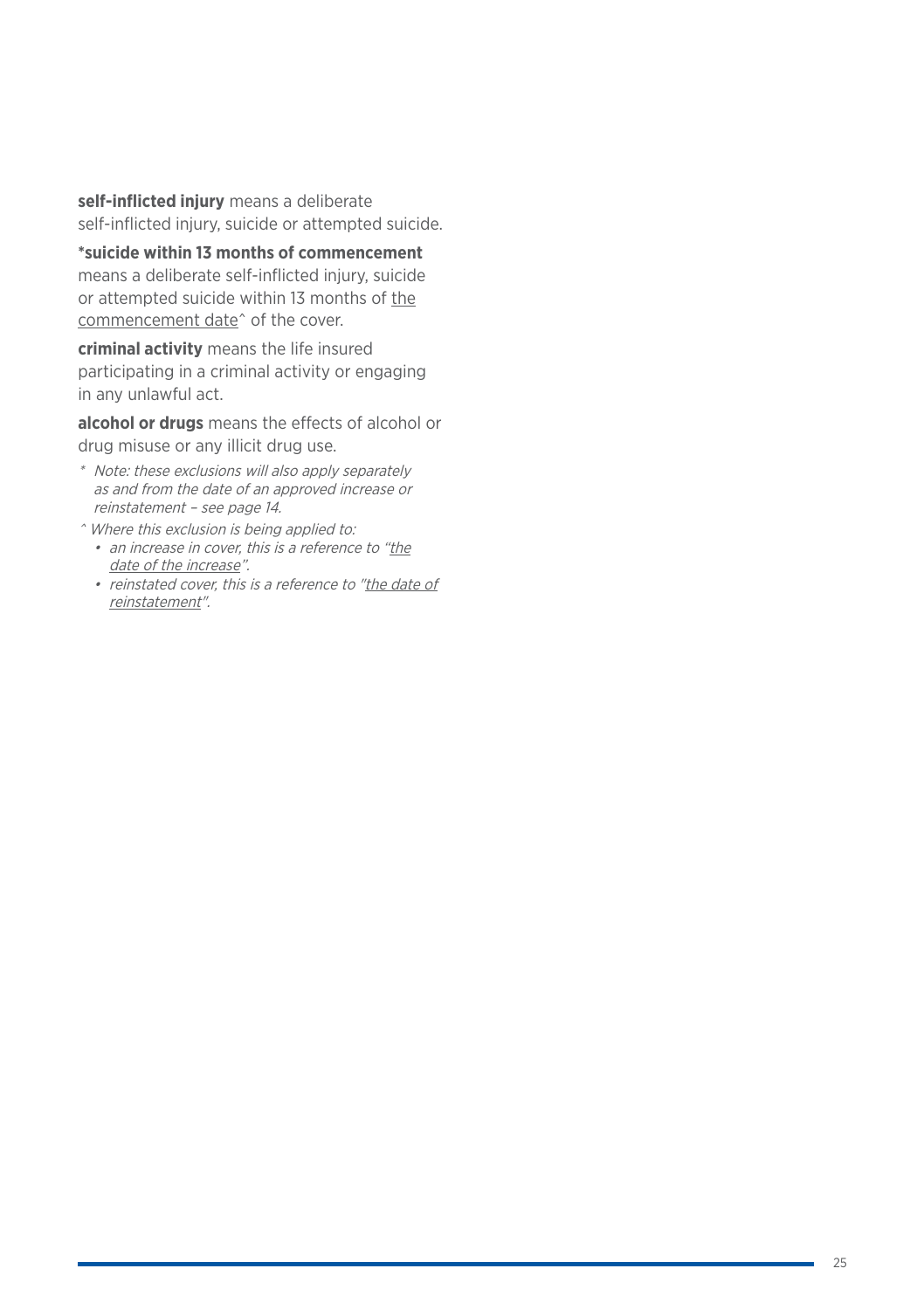## DUTY OF DISCLOSURE

Before you enter into a contract of life insurance with us, both you and the proposed life insured have a duty under the Insurance Contracts Act 1984 to tell us anything that:

- you or the proposed life insured know may be relevant to our decision to provide the insurance cover to you and, if so, on what terms; or
- a reasonable person in the circumstances could be expected to know may be relevant to our decision to provide the insurance cover to you and, if so, on what terms.

This duty of disclosure continues until we agree to accept your application and issue your cover. The same duty to disclose these matters applies before you extend, vary or reinstate the insurance. This duty does not require you to tell us of matter that:

- 
- 
- reduces the risk we insure you for; or<br>• is common knowledge; or<br>• we know or should know as an insurer; or<br>• we indicate that you do not need to tell us
- about.

If the insurance is upon the life of another person and that person does not tell us everything he or she should have, this may be treated as a failure by you to tell us something that you must tell us.

#### **If You Do Not Tell us Something**

If you or the life insured fail to comply with the duty of disclosure or provide us with incorrect information, we may cancel your Plan or any insurance issued hereunder, decline a claim or otherwise reduce the amount we have to pay in the event of a claim as permitted by the Insurance Contracts Act.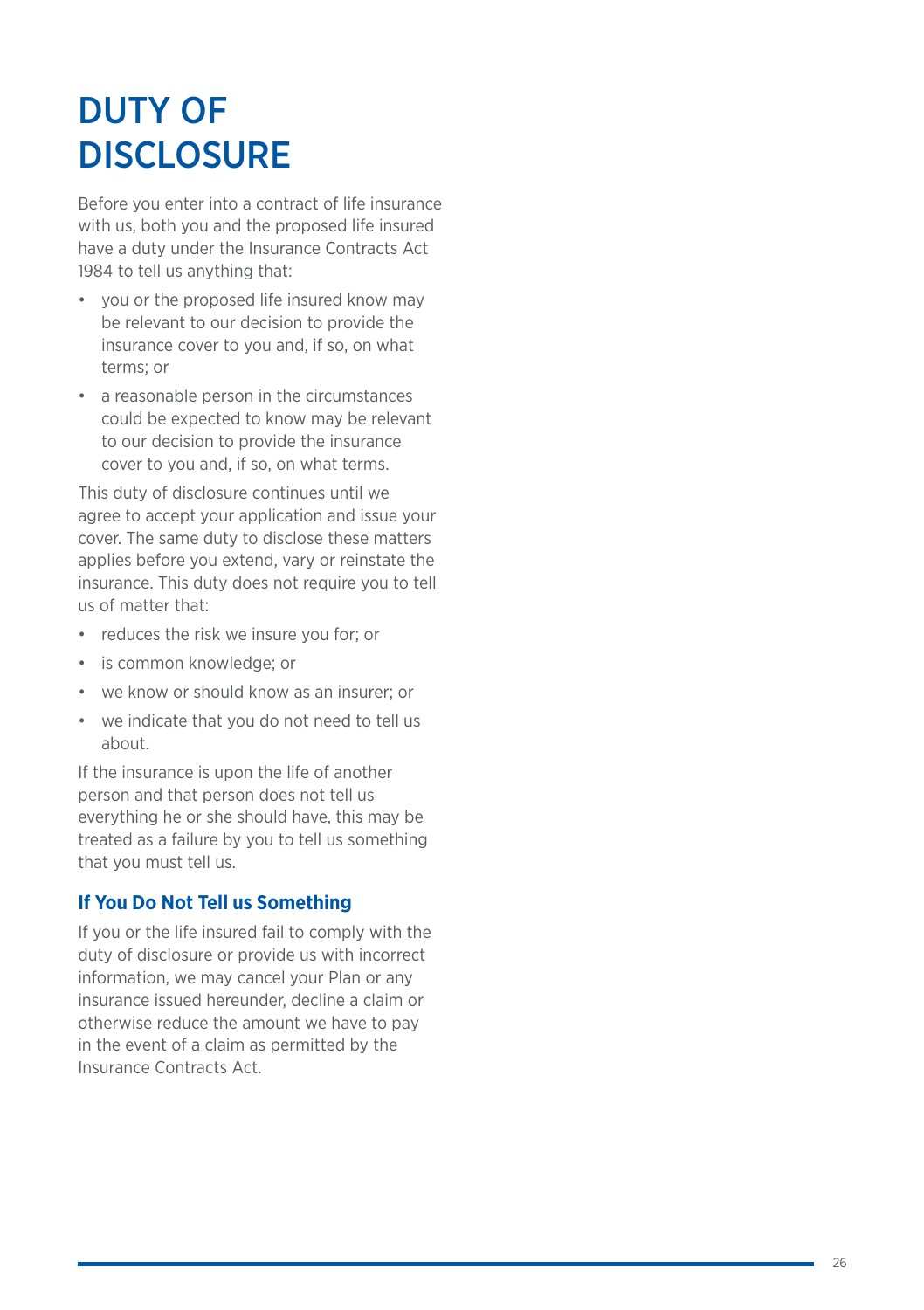## PRIVACY NOTIFICATION **STATEMENT**

We recognise the importance of protecting your personal information that is collected and used by us and will follow privacy practices and procedures to maintain your privacy and protect your information. At all times we will safeguard your personal information and that of any lives insured under your Plan as required by the Privacy Act 1988.

## **Your Consent**

By applying for Freedom Essential Life or being nominated to be a Life Insured under any insurance issued under Freedom Essential Life, you will be consenting to the collection, use and disclosure of your personal information in the manner set out below. If we are not provided with the required information, we will not be able to provide you with a quote for the insurance, consider your application or provide you with any insurance cover.

## **Collection of Personal Information**

We collect personal information (including sensitive information) for the purpose of processing insurance applications, administering your Policy and assessing and paying claims under the Policy.

Where possible, we will collect personal information directly from you or, where that is not reasonably practical, from other sources. If you do not provide this information in whole or in part we may not be able to provide the services you require, or you may be deemed to not have complied with your duty of disclosure which could affect the outcome of any claim you submit.

To help us keep the information that we hold about you up-to-date, we ask that you advise Freedom Insurance promptly of any changes to your name or contact details, or if you are concerned that any information that we hold about you is inaccurate, incomplete or outdated.

## **Disclosure and Use of Personal Information**

The personal information that we collect from (or about you) may be used to consider any other applications you may make to us, designing or underwriting new insurance products, for research and analytical purposes, to perform administrative functions (including for example accounting, risk management staff training, etc), and to comply with our legal obligations.

We may disclose personal information:

- to agents, third party service providers and related companies who assist us in processing any application or claim for insurance, such as reinsurers, our advisers, persons involved in claims, medical service providers, external claims data collectors, investigators and verifiers and your employer;
- to agents and third party service providers who perform functions or services on our behalf, such as IT services and mailing functions;
- where otherwise required by law.

Some of the related companies we may disclose personal information to may be located in overseas countries including the United Kingdom, India, the United States of America and Switzerland.

## **Marketing**

We may disclose personal information to the licenced distributor of your insurance or such other licensed distributors that we choose in order for those entities to offer or promote products and services which may be of interest to you.

You may tell Freedom Insurance at any time if you wish to withdraw your consent to receiving information about products and services from either us or the licensed distributor.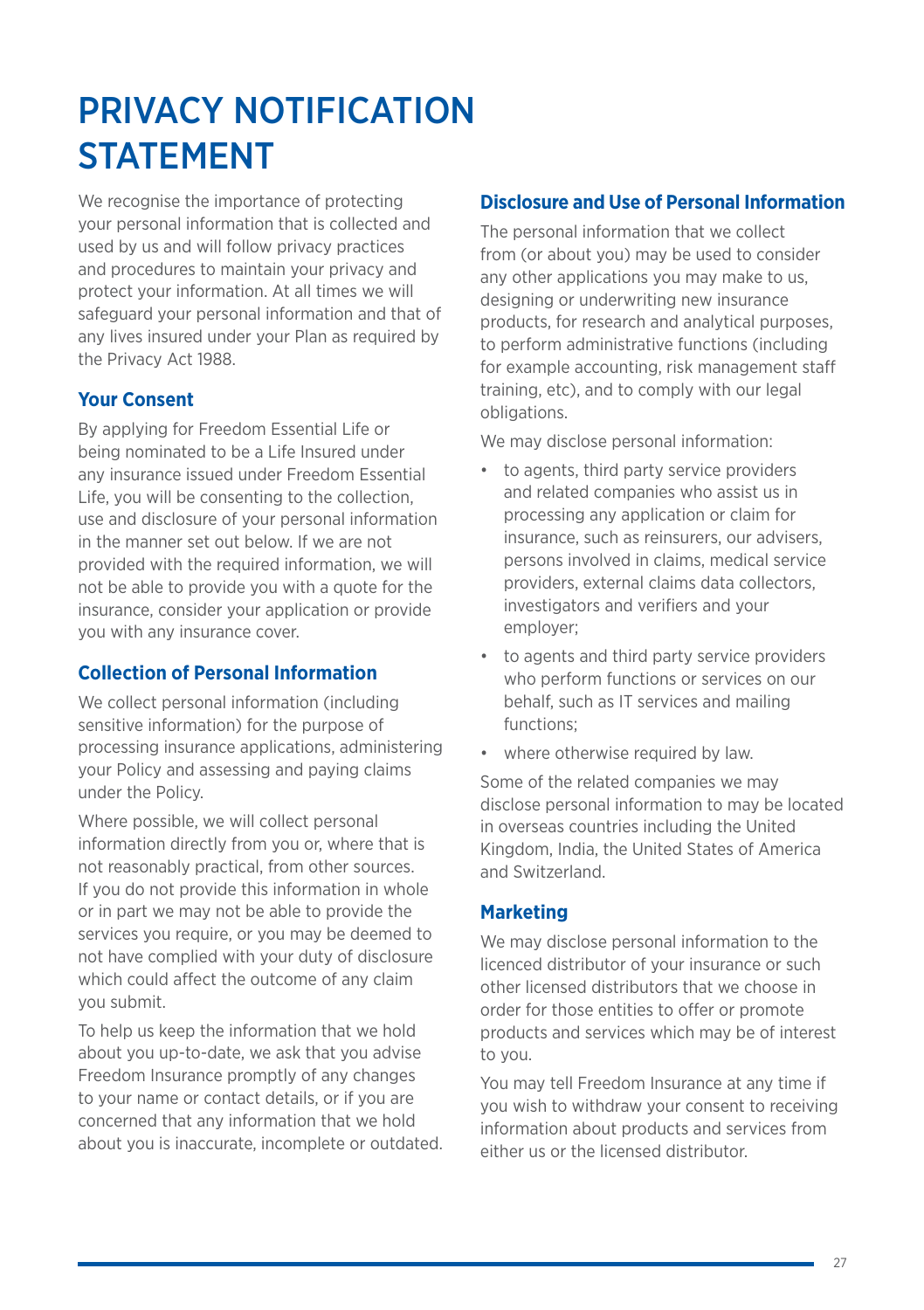#### **Privacy Policy**

Our privacy policy contains information about how you may access personal information held by us and how you can seek correction of such information. It also contains information about how you may complain about a breach of the Australian Privacy Principles and how we will deal with such a complaint.

You may obtain a copy of our privacy policy at **www.freedominsurance.com.au/ swissreprivacypolicy** or by calling Freedom Insurance.

### **Contacting Freedom Insurance**

If you wish to access, update or seek correction of any personal information, to make a compliant about a breach of privacy or if you have other query relation to privacy, further information can be obtained by contacting Freedom Insurance:

- **Email: service@freedominsurance.com.au**
- **• Telephone: 1800 88 44 88** (Monday to Friday 9:00am – 6:00pm Sydney time)
- **• Mail: GPO Box 3553, Sydney NSW 2001**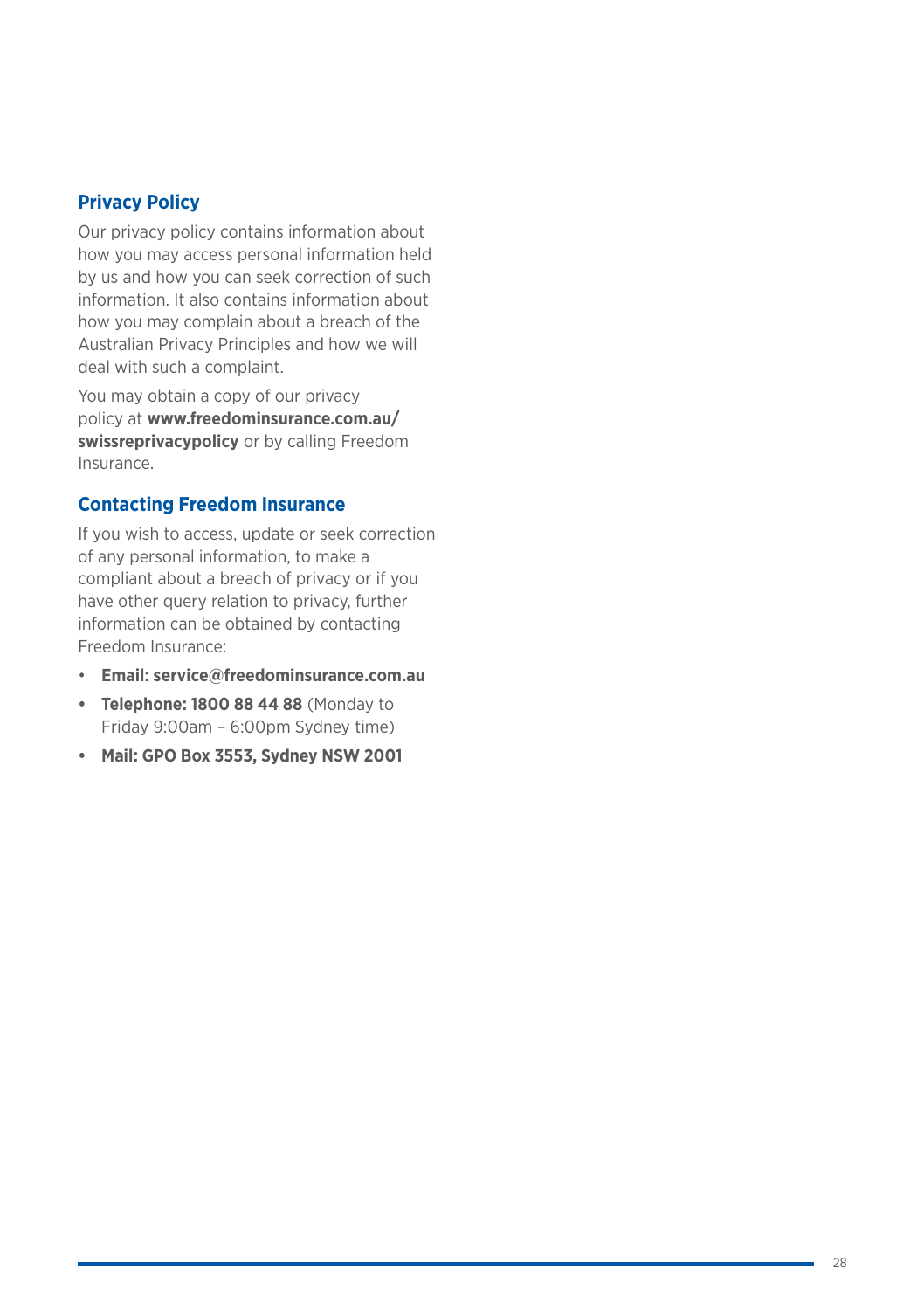## DIRECT DEBIT REQUEST SERVICE AGREEMENT

## **Definitions**

**account** means the account held at your financial institution from which we are authorised to arrange for the insurance premium to be debited.

**agreement** means the Direct Debit Request Service Agreement between you and us.

**banking day** means a day other than a Saturday or a Sunday or a public holiday listed throughout Australia.

**debit day** means the day that payment by you is due to us.

**debit payment** means a particular transaction where a debit is made to your account.

**direct debit request** means the direct debit request you have provided to us.

**insurance premium** means the premium payable for the life insurance cover provided under Freedom Essential Life at the debit day.

**we/us/our** means Swiss Re Life & Health Australia Limited (or any subsequent insurer of the insurance product).

**you/your** means the customer who provided the direct debit request to us.

**your financial institution** is the financial institution where you hold the account that you have authorised us to debit.

## **1. Debiting Your Account**

- 1.1 By providing a direct debit request, you have authorised us to arrange for funds to be debited from your account for the purpose of paying the premium on the life insurance cover provided by Freedom Essential Life. You should refer to the direct debit request and this agreement for the terms of the arrangement between us and you.
- 1.2 We will only arrange for funds to be debited from your account for payment of the insurance premium as authorised in the direct debit request. The amount of the

insurance premium may vary from time to time and we will not notify you of this variation unless we are required to do so under the terms and conditions of Freedom Essential Life.

- 1.3 We will not issue a billing notification prior to debiting your account.
- 1.4 If the debit day falls on a day that is not a banking day, we may direct your financial institution to debit your account on the following banking day. If you are unsure about which day your account has or will be debited, you should ask your financial institution.

## **2. Changes by us**

2.1 We may vary any details of this agreement or a direct debit request at any time by giving you at least fourteen (14) days' written notice.

## **3. Changes by you**

- 3.1 Subject to 3.2 and 3.3, you may change the arrangements under a direct debit request by contacting us on **1300 88 44 88**. However this is subject to:
- 3.2 If you wish to stop or defer a debit payment you must notify us at least seven (7) days before the next debit day. This notice should be given to us in the first instance.
- 3.3 You may also cancel your authority for us to debit your account at any time by giving us at least seven (7) days' notice before the next debit day. This notice should be given to us in the first instance.
- 3.4 You may also cancel a direct debit request by contacting your own financial institution.

## **4. Your Obligations**

4.1 It is your responsibility to ensure that there are sufficient clear funds available in your account to allow a debit payment to be made in accordance with the direct debit request.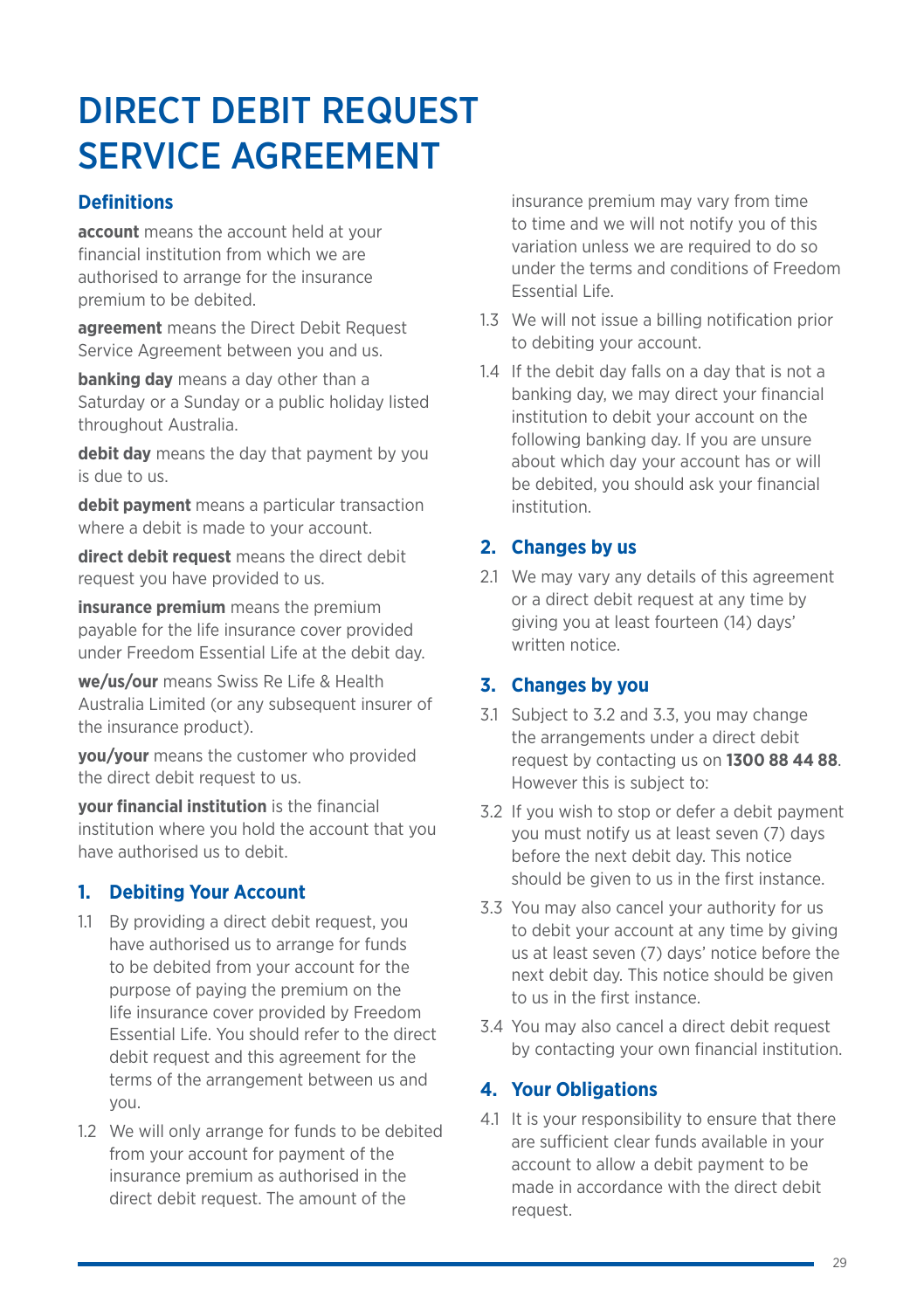- 4.2 If there are insufficient clear funds in your account to meet a debit payment:
	- (a) you may be charged a fee and/or interest by your financial institution;
	- (b) you may also incur fees or charges imposed or incurred by us; and
	- (c) you must arrange for the debit payment to be made by another method or arrange for sufficient clear funds to be in your account by an agreed time so that we can process the debit payment.
- 4.3 You should check your account statement to verify that the amounts debited from your account are correct.
- 4.4 If we are liable to pay goods and services tax ("GST") on a supply made in connection with this agreement, then you agree to pay us on demand an amount equal to the consideration payable for the supply, multiplied by the prevailing GST rate.

## **5. Disputes**

- 5.1 If you believe that there has been an error in debiting your account, you should notify us on **1300 88 44 88** and confirm that notice in writing with us as soon as possible so that we can resolve your query.
- 5.2 If we conclude as a result of our investigations that your account has been incorrectly debited, we will respond to your query by arranging for your financial institution to adjust your account (including interest and charges) accordingly. We will also notify you of the amount by which your account has been adjusted.
- 5.3 If we conclude as a result of our investigations that your account has not been incorrectly debited, we will respond to your query by providing you with reasons and any evidence for this finding.
- 5.4 Any queries you may have about an error made in debiting your account should be directed to us in the first instance so

that we can attempt to resolve the matter between us and you. If we cannot resolve the matter you can still contact your financial institution, which will obtain details from you of the disputed transaction and may lodge a claim on your behalf.

### **6. Accounts**

- 6.1 You should check:
	- (a) with your financial institution whether direct debiting is available from your account, as direct debiting is not available on all accounts offered by financial institutions;
	- (b) your account details which you provided to us are correct by checking them against a recent account statement; and
	- (c) with your financial institution before completing the direct debit request if you have any queries about how to complete the direct debit request.

## **7. Confidentiality**

- 7.1 We will keep any information (including your account details) in your direct debit request confidential. We will make reasonable efforts to keep any such information that we have about you secure, and to ensure that any of our employees or agents who have access to information about you do not make any unauthorised use, modification, reproduction or disclosure of that information.
- 7.2 We will only disclose information that we have about you:
	- (a) to the extent specifically required by the law; or
	- (b) for the purposes of this agreement (including disclosing information in connection with any query or claim).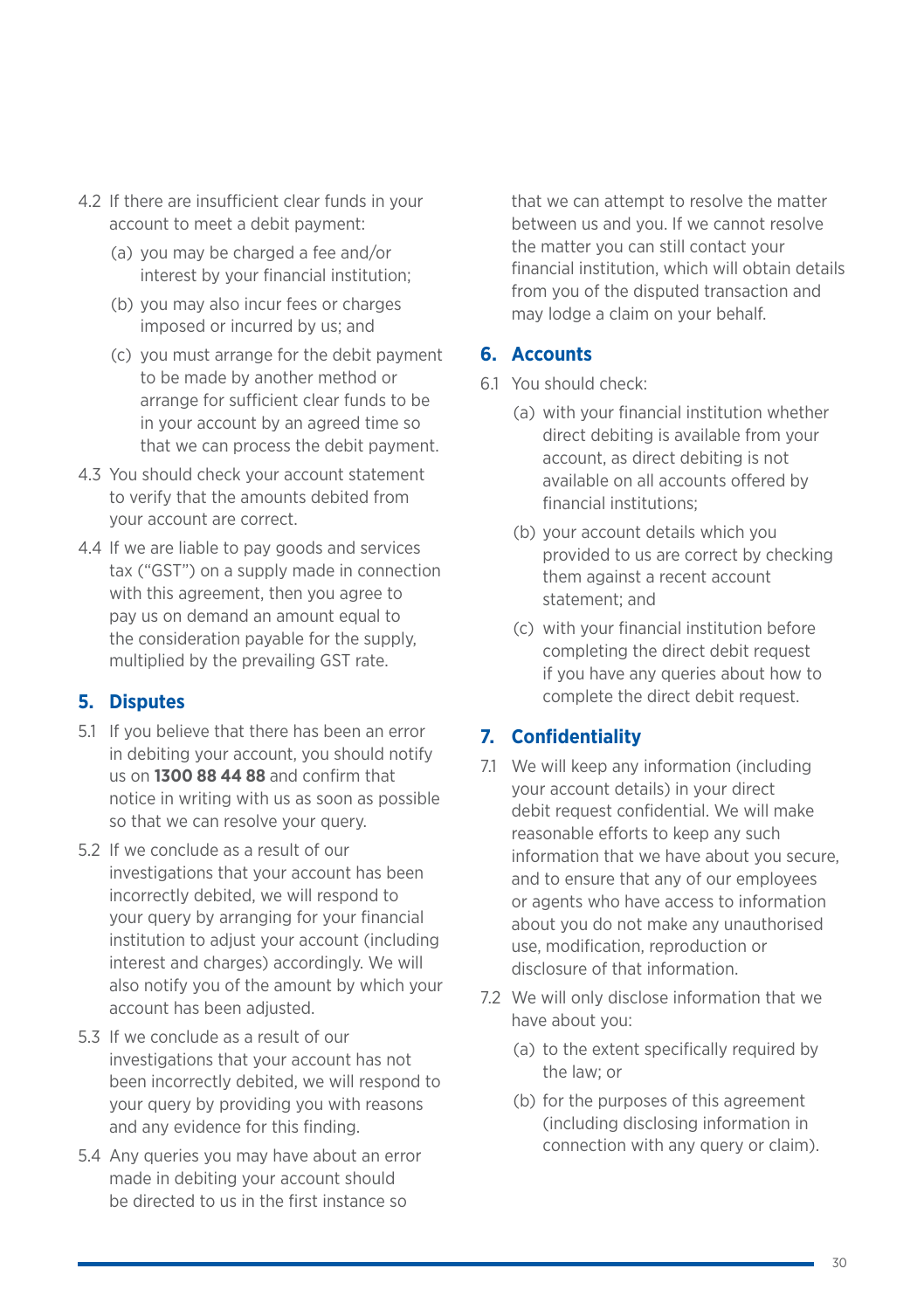#### **8. Notice**

- 8.1 If you wish to notify us in writing about anything relating to this agreement, you should call **1300 88 44 88** to obtain our appropriate mailing address and/or fax number.
- 8.2 Where we are providing you with notification in writing we will send the notice in the ordinary post to the address you have given us in the direct debit request. Any notice will be deemed to have been received on the third banking day after it is posted.

#### **9. Change of Life Insurer**

91 If we cease to be the "insurer" of the life insurance cover provided by Freedom Essential Life as a result of the insurance being transferred to another registered life insurer, then in order for premium payments to continue, the authorities provided to us under your direct debit request will be transferred to the new insurer without the need for your consent.

#### **10. Providing Instructions**

- 10.1 Your direct debit request may be provided to us in writing, by calling us on **1300 88 44 88** or by such other electronic means that we choose to accept from time to time.
- 10.2 Unless we require otherwise, instructions from you in connection with this agreement (including any change to the account to which your direct debit request applies) may be provided to us in writing, by calling us on **1300 88 44 88** or by such other electronic means that we choose to accept from time to time.